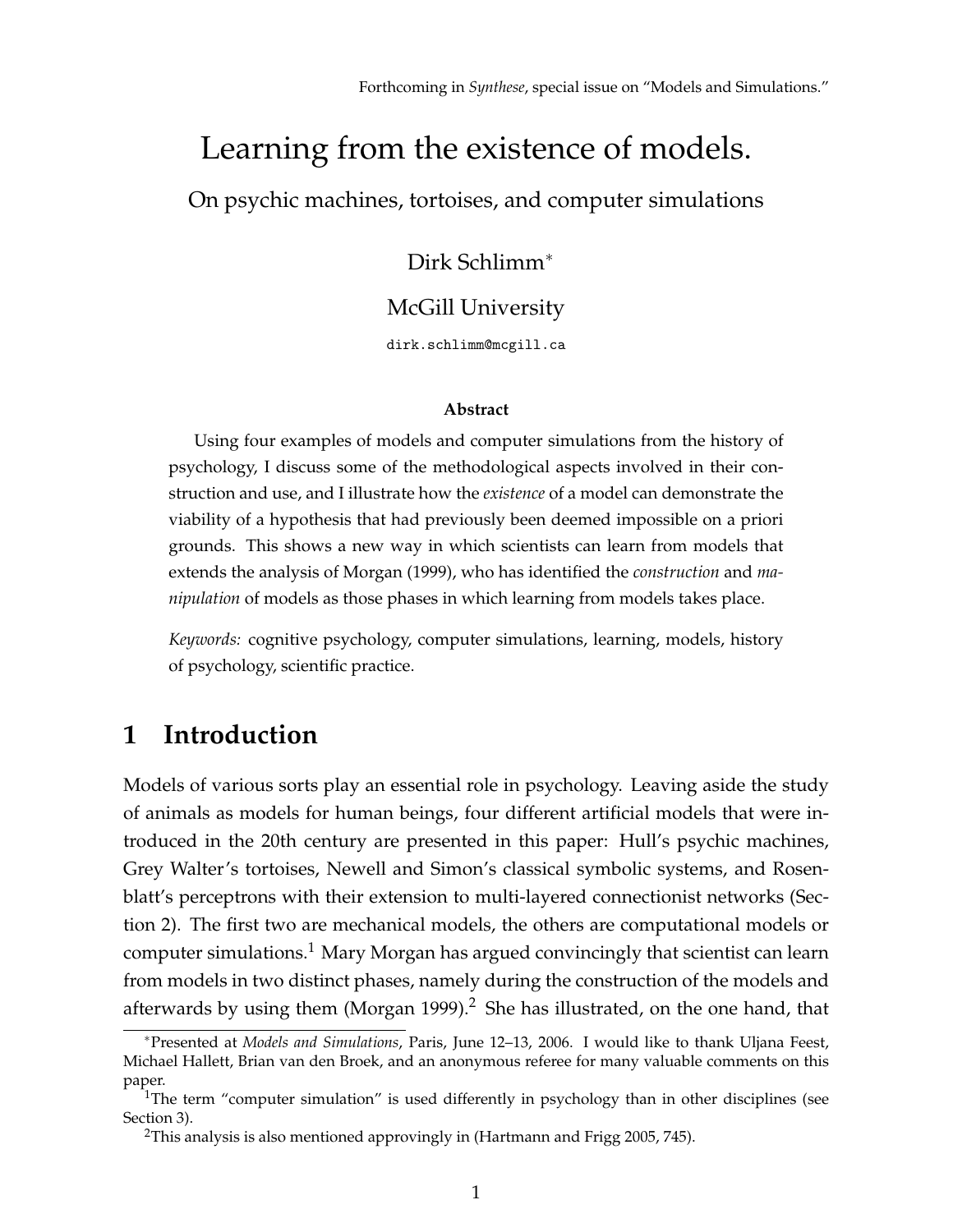setting up an adequate model requires the identification of key components, and that it involves interpretation, conceptualization, simplification, approximation, and integration in various degrees. Using a model, on the other hand, involves representation, autonomous functioning, and manipulation. A closer look at the four models from the history of psychology supports this analysis (Section 3.1). Moreover, it reveals that in the construction of a model a researcher can focus on replicating most accurately some given data or behavior, or on getting the most out of a certain set of basic mechanisms that underlie the functioning of the model. These two methodological approaches are commonly referred to as *analytic* and *synthetic*, and they are discussed in Section 3.2, with particular attention to the close relationships between analytic computer simulations and theories, and between synthetic models and agent-based models. While the case studies presented in this paper confirm Morgan's claims that researchers can gain valuable insights during the construction of the models as well as through manipulations, each of these models was also employed in arguments that refute claims about necessary conditions for certain types of behavior or in support of claims about the internal mechanisms that produce certain behavior. These two kinds of arguments are related to the methodological distinction between analytic and synthetic models. In all of these arguments for the validity of a particular claim or the viability of an approach, which were often made in direct response to a previously formulated claim of the contrary, the bare fact that any of these models was exhibited was a significant contribution to scientific progress (Section 3.3). This shows how scientists can learn from the *existence* of models, and thus extends Morgan's analysis of learning from models. That the above examples are all drawn from the history of psychology should not detract from the fact that this use of the existence of models in scientific argumentation is nevertheless very general.<sup>3</sup>

# **2 Physical and computational models in psychology**

### **2.1 Hull's psychic machines**

In reaction to the strong mechanistic tendencies in late 19th century physiology (e. g., Helmholtz), the early 20th century saw a revival of *vitalism*, in particular in biology, but also in psychology. Driesch, for example, argued forcefully against 'association' and 'mechanics' and in favor of 'soul' and 'entelechy' as fundamental concepts of psychology (Driesch 1925, 267). It was against this background that the young American psychologist Clark L. Hull began building and studying machines that were aimed at

<sup>3</sup>See, e. g., semantic consistency proofs and the notion of 'proof of concept' (Section 3.3).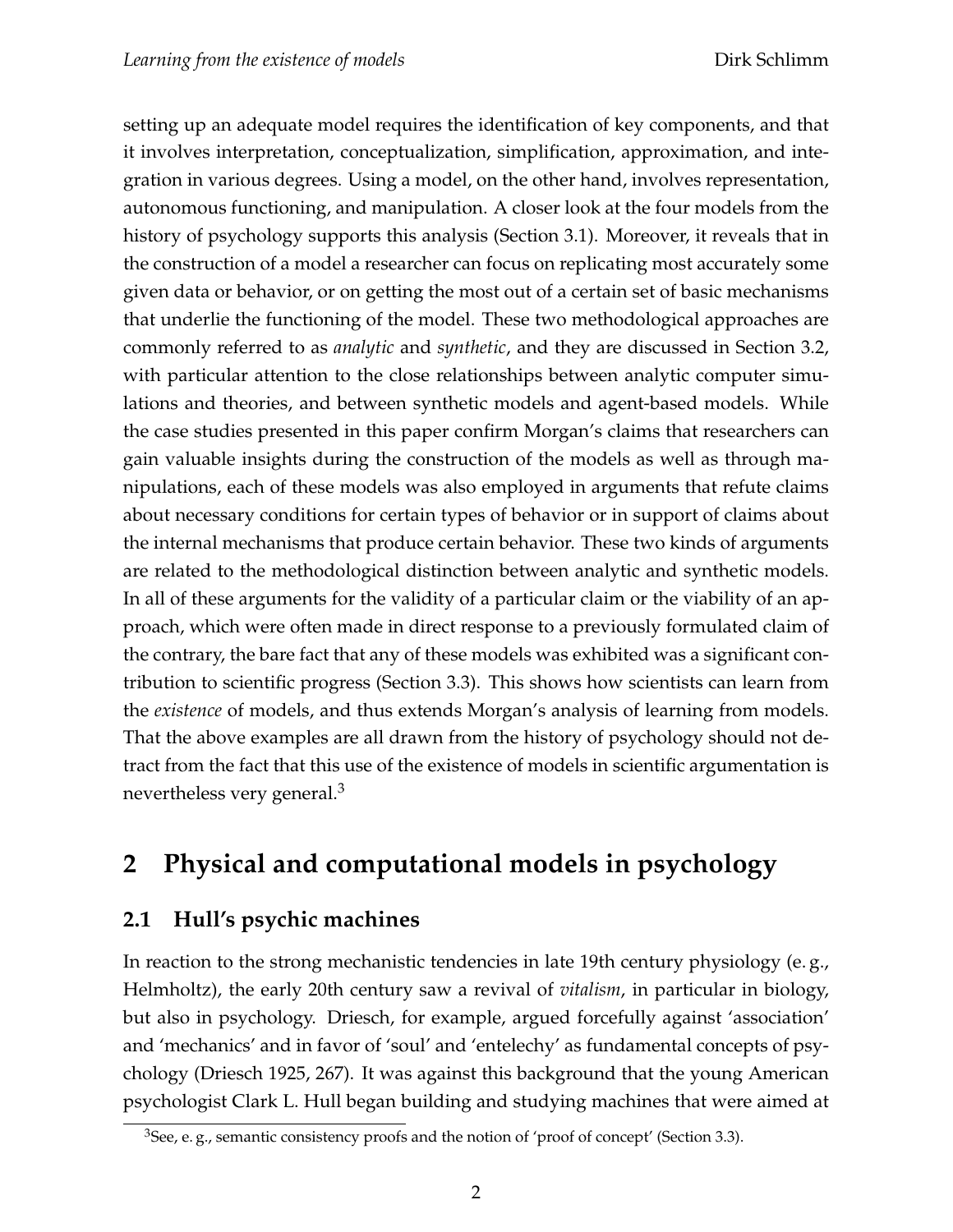simulating certain aspects of human behavior. Early in life he had already constructed various mechanical devices and had developed a mechanistic view of the world (Hull 1952). In his "idea books"<sup>4</sup> Hull writes that

it has struck me more than once that so far as the thinking processes go, a machine could be built which would do every essential thing that the body does (except growth) so far as concerns thinking, etc. And [. . . ] to think through the essentials of such a mechanism would probably be the best way of analyzing out the essential requirements of thinking [. . . ] (Hull 1962, 820; entry dated March 1, 1926; see also p. 839)

A year after he wrote this passage Hull learned about Pavlov's discovery of the phenomenon of the conditioned reflex and he became convinced that this was the fundamental mechanism underlying learning. Together with collaborators Hull designed and implemented in the course of the next four years mechanical devices to simulate the behavior observed by Pavlov. They experimented with various realizations until they settled for an electric circuit with "polarizable cells and mercury-toluene regulators" (Hull and Baernstein 1929).<sup>5</sup>

At the outset of a classical Pavlovian experiment on conditioning, presenting food to a dog causes it to salivate (*reflex*), whereas the sound of a bell has no such effects. However, after having been presented repeatedly with both food and the sound of a bell at the same time (*conditioning*), the sound of the bell alone suffices to cause the dog to salivate (*conditioned reflex*). Hull simulated this series of events with a machine that had two switches as inputs and a light bulb as output. In the initial state, only one of the switches caused the light to turn on (*reflex*), while switching on the other had no visible effect whatsoever. But, turning on both switches charged the polarizable cell, which could then later be discharged to the light bulb by turning on only the second switch. Thus, after having repeatedly switched on both switches simultaneously (*conditioning*), also the second switch, if turned on by itself, caused the light bulb to glow (*conditioned reflex*). Further aspects of Pavlov's experiments were also reproduced by Hull's device, e. g., that the strength of the conditioned reflex depends on the number of simultaneous stimulations of the inputs, and that the conditioned reflexes decay if the stimuli are not presented together for a longer period of time.

<sup>&</sup>lt;sup>4</sup>Hull kept extensive notebooks, which he called "idea books" and in which he recorded his thoughts and research ideas. From the days of his graduate studies in 1916 to the end of his life in 1952 he completed at least one such book every year, 73 in total. Passages of these books have been published, with an introduction, in (Hull 1962).

<sup>&</sup>lt;sup>5</sup>See also (Baernstein and Hull 1931) and (Krueger and Hull 1931); for a detailed analysis of Hull's machines, see (Cordeschi 1991).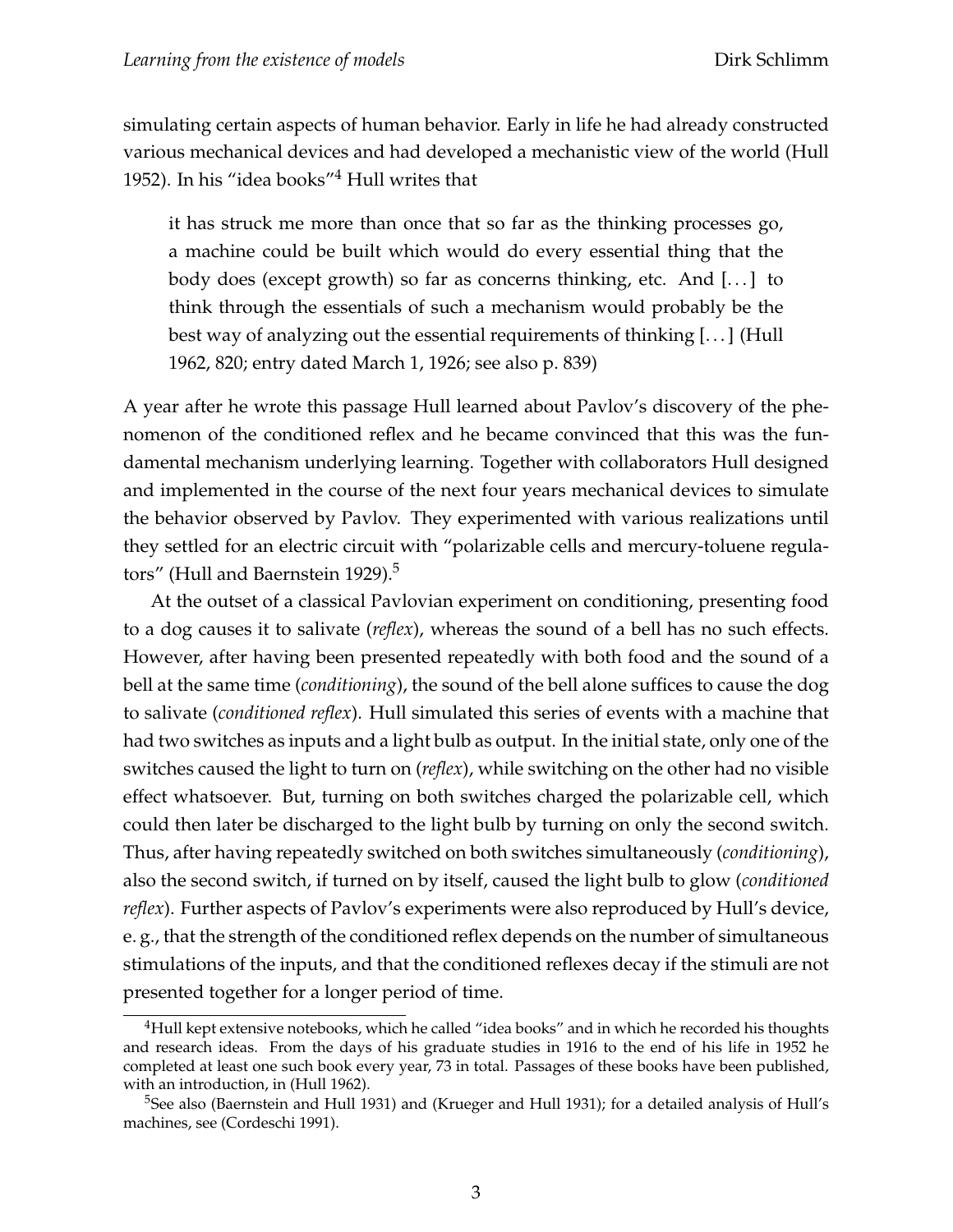In their presentation of the above results Hull and Baernstein emphasize two points. First, that the existence of such a machine shows that "mental processes are independent of the material substance," and second, that to build such a machine one has to identify the "essential functions" of the behavior that is being modeled. The second point fits exactly Morgan's observation that the building of a model can lead to important insights (Morgan 1999), while the first point is an example of how the existence of a model can teach us something about the necessary and sufficient conditions for certain behavior. More on this later.

For being able to compare human behavior with that of the model, certain parts of the organism, e. g., sense organs, responding system, and nervous system, must be represented by corresponding components of the model, but Hull refuses to make the additional claim that the underlying mechanisms of the model "are duplicates of the corresponding organic processes" (Baernstein and Hull 1931, 99). Indeed, Hull is very careful to point out which of the characteristics of conditioned reflexes that Pavlov had determined experimentally are reproduced by his machines and which are not (e.g., delayed reflexes). For the latter, he expresses the hope that further research with more elaborated machines might eventually lead to their successful simulation. Encouraged by his early successes of imitating very simple learning behavior Hull also envisages the possibility of simulating more complex cognitive functions, such that "at a not very remote date the concept of a 'psychic machine' may become by no means a paradox" (Baernstein and Hull 1931, 106) $^6$  as was the view of the proponents of vitalism.

#### **2.2 Grey Walter's tortoises**

Two decades after Hull's work on psychic machines the neurophysiologist William Grey Walter became one of the most well-known builders of mechanical models in Britain.<sup>7</sup> After having achieved groundbreaking results in his research on electroencephalography (EEG), he turned his attention in the early 1950s to the internal workings of the brain. At the time it was common to assume that the brain's performance depends essentially on the number of its neurons. Thus, due the vast number of brain cells, an approach based on modeling seemed to be completely out of reach. To overcome this difficulty, and in stark contrast to the received view, Grey Walter hypothesized that it is not so much the number of units, but the richness of their interconnections that is responsible for generating complex behavior, and he set out to test this claim by building a model with a minimal number of components.

<sup>&</sup>lt;sup>6</sup>See also the entry of 2 July 1930 in Hull's idea books, where he refers to "manuscripts or ideas about the actual design of psychic machines" (Hull 1962, 839).

<sup>7</sup>For more background on Grey Walter, see (Hayward 2001).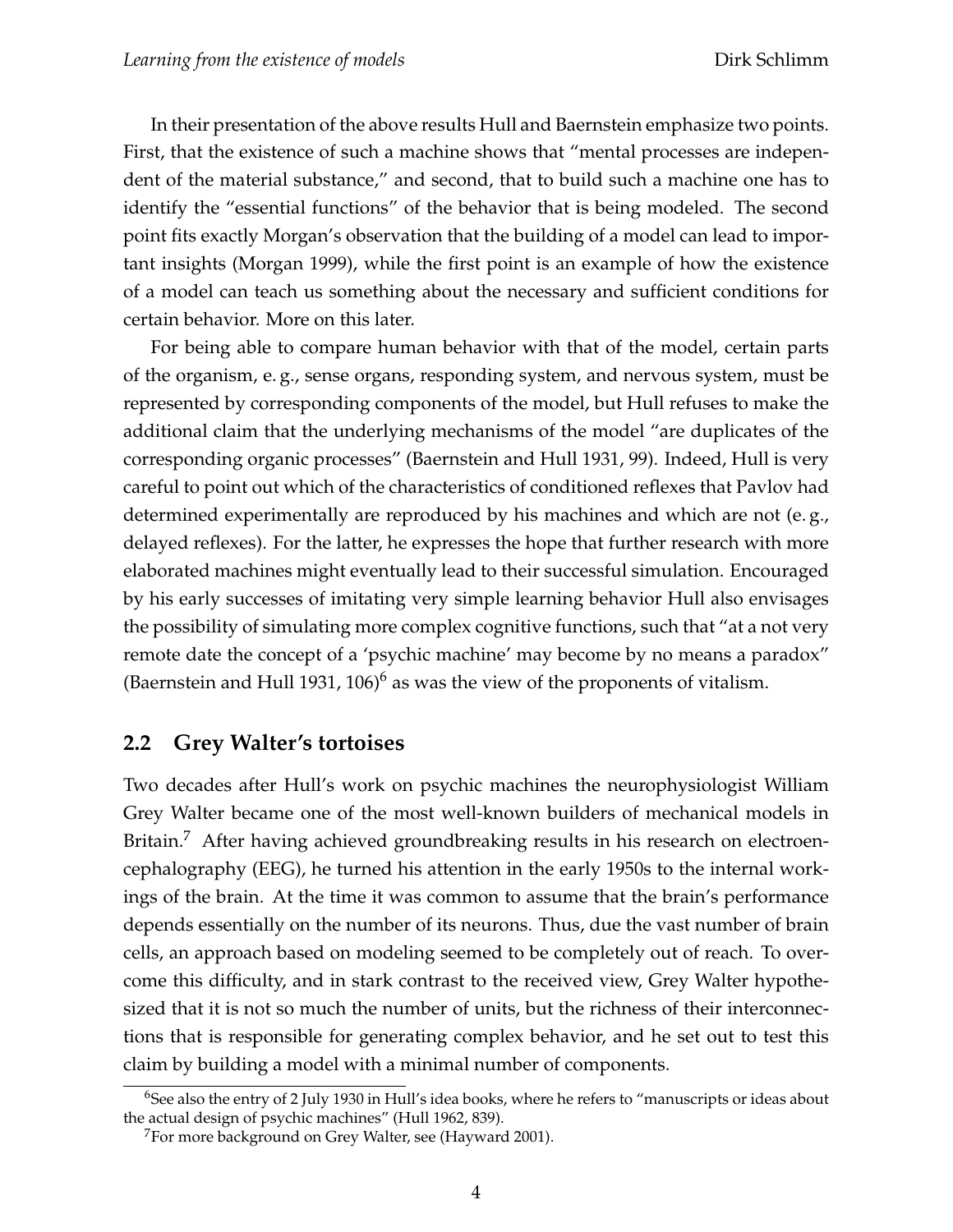Grey Walter succeeded in devising an autonomous robot with only two functional units, each of which simulated the behavior of a single brain cell. He built two of these machines, which moved on three wheels and consisted only of pairs of tubes, relays, condensers, batteries, and motors (one for moving, the other for steering), and used a photoelectric cell and an electrical contact as inputs. To everybody's surprise these machines were able to exhibit complex and "remarkably unpredictable" animal-like behavior (Grey Walter 1950, 44), such as finding a light source in a room and moving towards it while getting around obstacles on their path. These machines were built to continuously explore the environment and Grey Walter referred to them as *Machina speculatrix*, or "tortoises" (Grey Walter 1950). Spurred by the success of these models, Grey Walter went a step further and tried to endow his machines with the ability to learn from previous experiences. Like Hull, he considered Pavlov's conditioned reflex to be the basic mechanism of learning, and he implemented this in a similar type of machine, *Machina docilis*, which was also equipped with an additional microphone. Its learning unit, CORA (conditioned reflex analogue), was a small electrical circuit consisting of a handful of amplifying and discharging tubes, condensers, and resistors. At first, the sound of a whistle did not provoke any reaction from the machine, but by repeatedly blowing the whistle at the same time that a light source was shown, the robot would associate the sound and the occurrence of light, such that it eventually became attracted to sound even in the absence of light (Grey Walter 1951). Grey Walter considered his models as genuine tools for scientific inquiry, and he emphasized that they generated unforeseen behavior (e. g., learning of defensive reflexes) that was nevertheless typical of the animal behavior they were intended to simulate (Grey Walter 1953, 179–181).

### **2.3 Classical symbolic systems**

Soon after digital computers became available at research institutions psychologists realized that these could be used as a new tool for simulating behavior.<sup>8</sup> Thus, in the late 1950s the first theories of cognition were developed that could be implemented as computer programs. Among these the work of Alan Newell and Herbert A. Simon was most influential. In particular, they introduced a new level of analysis of cognitive processes, namely that of (symbolic) "information processes" (Newell *et al.* 1958). They argued that both computers and human beings can be interpreted as information processing systems, and that the behavior of a particular information processing system is

 ${}^{8}$ In fact, the computer itself became a popular model for the organization of the brain (e.g., von Neumann 1958).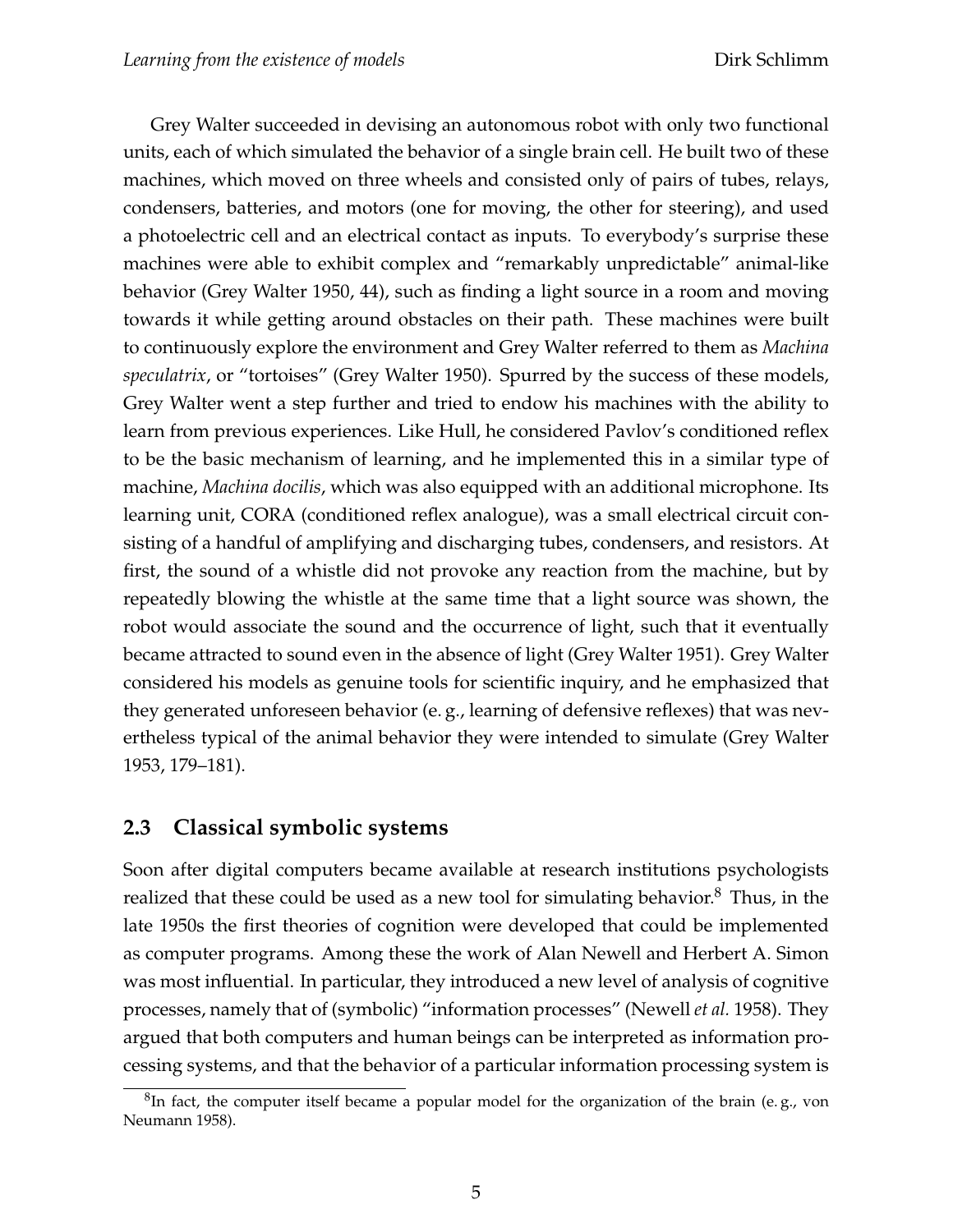"explained" by a computer program that produces the same behavior.

Thus, to investigate human problem solving behavior at the level of information processes one formulates a computer program and then compares the output generated by the program with the behavior of human subjects. Moreover, since the program is intended to simulate the entire dynamic reasoning process and not just its final outcome, Newell and Simon compared the computer output during various stages of the simulation with verbal thinking-aloud protocols obtained from the subjects while they were solving given problems. $9$  Finally, if the program was able to simulate human behavior over a wide range of situations Newell and Simon proposed to regard the program itself as "a theory of the behavior" (Newell and Simon 1961a, 2012):

Only when a program simulates the entire sequence of behavior—for example, makes the same chess analysis as the human player—do we have any assurance that we have postulated a set of processes that is sufficient to produce the behavior in question. (Newell and Simon 1961a, 2016)

Given the fact that their program, called the *General Problem Solver*, had fared quite well in imitating how subjects solved various logic problems (Newell and Simon 1961b), they took this as a validation of the fundamental assumption underlying their approach, i. e., that it "provides an unequivocal demonstration that a mechanism can solve problems by functional reasoning" (Newell and Simon 1961a, 2014). Later, convinced by a large number of successful simulations, they formulated their famous *physical symbol system hypothesis*, namely that "the necessary and sufficient condition for a system to be capable of thinking" is that it is able to perform certain symbolic processes (Simon 1993, 640).<sup>10</sup>

#### **2.4 Perceptrons and neural networks**

At the same time when Newell and Simon were analyzing cognitive processes at the information processing level, a radically different approach emerged that took recent findings in neuroscience about the internal workings of the brain as its starting point. Here, highly idealized analogues of neurons and their interconnections are modeled as

 $9$ The following is an excerpt of such a protocol, where the task was to transform a logical expression into another using a set of given rules (clarifying questions from the experimenter are in italics): "I'm looking at the idea of reversing these two things now. *Thinking about reversing what?* The *R*'s . . . then I'd have a similar group at the beginning but that seems to be . . . I could easily leave something like that 'til the end, except then I'll. . . *Applying what rule?* Applying, . . . for instance, 2. That would require a sign change. *Try to keep talking if you can.* Well . . . then I look down at rule 3 and that doesn't look any too practical" (Newell and Simon 1961a, Figure 3).

 $10$ For the classic exposition of this hypothesis, see (Newell and Simon 1972).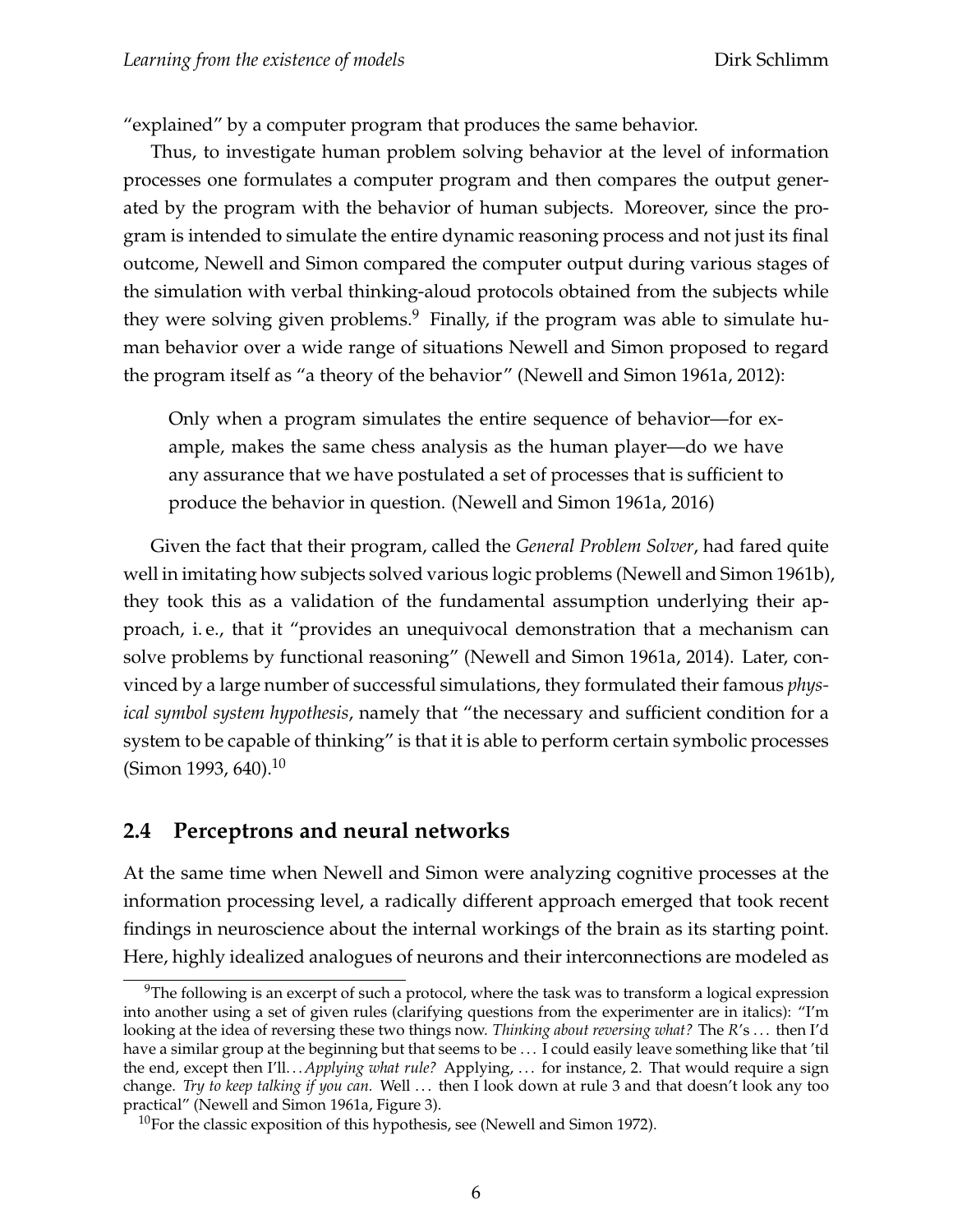*neural networks* (or, without the emphasis on the physiological analogy, as *connectionist systems*) consisting of interconnected layers of nodes, each of which having a number of input connections and a single output connection. Depending on the values of the inputs, the output can either be activated or not, thus imitating the firing of a neuron. Due to their close structural similarity to parts of the brain, neural networks have been considered to offer "a reasonable basis for modeling cognitive processes in general" (Rumelhart and McClelland 1986, 110).

The first models of this kind were put forward by Frank Rosenblatt, who named them *perceptrons*. He aimed at "investigating the physical structures and neurodynamic principles which underlie 'natural intelligence.' " (Rosenblatt 1962, v–vi). He considered perceptrons to be *brain models*, by which he meant "any theoretical system which attempts to explain the psychological functioning of a brain in terms of known laws of physics and mathematics, and known facts of neuroanatomy and physiology" (Rosenblatt 1962, 3). Perceptrons consist of only three layers of nodes: input, hidden, and output units. Using Rosenblatt's 'perceptron convergence procedure' to update the connection strengths between nodes, a perceptron can be trained to associate inputs with certain desired outputs. Moreover, Rosenblatt proved that if the input-output relation could be learned at all by a perceptron, then this algorithm would eventually yield the necessary connection strengths. Although perceptrons were originally developed as theoretical models, Rosenblatt held that "a brain model may actually be constructed, in physical form, as an aid to determining its logical potentialities and performance" (Rosenblatt 1962, 3), without this being one of their essential features, however. He investigated both physical models ("hardware systems") and computer simulations ("digital simulations") of perceptrons himself for testing and comparing their behavior, since mathematical analyses of the more complex systems were lacking. Thus, for Rosenblatt physical models and computer simulations are on par from a methodological point of view, differing only in regard to practical matters: he notes that in comparison with hardware systems, computer simulations are more versatile, but much slower.

In 1969 Minsky and Papert were able to prove that the tasks that the single-layered perceptrons could learn belonged only to a restricted class, the 'linearly separable problems'. Furthermore, although they did not rule out in principle that Rosenblatt's learning algorithm could be extended to more complex networks, they contended that "[t]here is no reason to suppose that any of these virtues [of perceptrons] carry over to the many-layered version" (Minsky and Papert 1969, 232). In the wake of these results research on connectionist models almost came to a halt and attention in cognitive science was redirected to the problem of knowledge representation. In contrast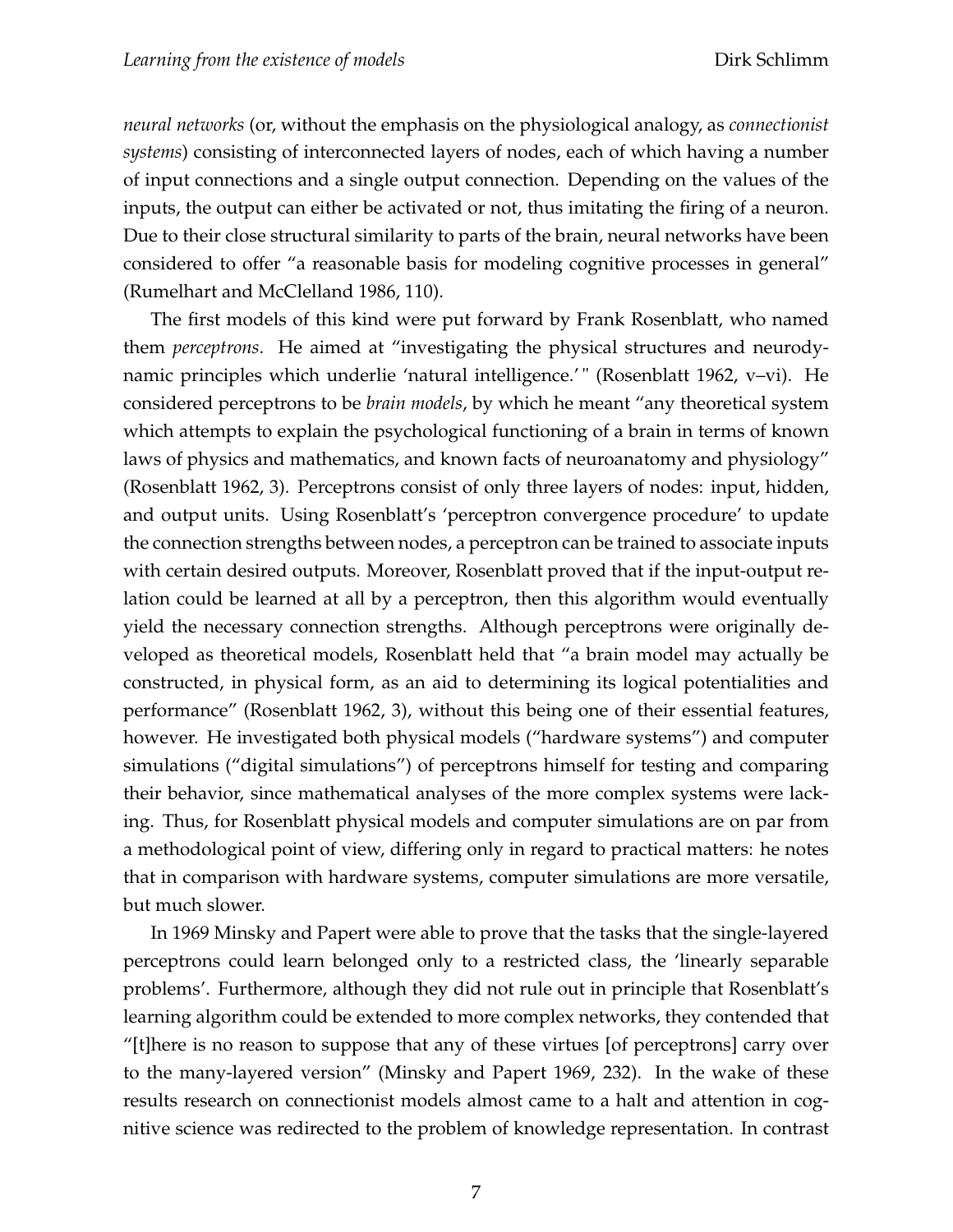to the classical computer models where the computational symbols are claimed to be analogous to mental representations, connectionist models do not have any obvious localizable representation of information. On the one hand this makes them subject to criticisms, $11$  but on the other hand this fact itself indicates a further similarity with human brains. It was only in the 1980s with the formulation of the 'generalized delta rule' by Rumelhart and his colleagues that the earlier difficulty was overcome and research on connectionist networks was intensified. Indeed, this has been hailed as "one of the most significant contributions to connectionist research" (Medler 1998, 53)<sup>12</sup> and connectionist models have remained to this day an active field of research.

# **3 Learning from the existence of models**

Some general features that are prominent in the above case studies from the history of psychology are discussed next, and we shall see that representational capacity and autonomous functioning enable these models to be used as genuine tools for scientific inquiry (Section 3.1). For the construction of models psychologists have developed two methodologies which differ in their focus on either the overall behavior or on the internal mechanisms that generate this behavior (Section 3.2). However, despite the differences between the various models and computer simulations under consideration, we shall see that they have played very similar roles in scientific arguments (the distinction between analytic and synthetic models affecting the particular forms of these arguments). I will show how the *existence* of a model can be used to refute necessity claims and to demonstrate the viability of research programmes (Section 3.3), which extends the analysis of Morgan, who has identified the *construction* and *manipulation* of models as those phases in which learning from models takes place (Morgan 1999).

#### **3.1 Representational capacity and functional autonomy**

Hull, Grey Walter, Newell and Simon, and Rosenblatt all emphasize the predictive power of their models, i. e., their ability to generate unforeseen behavior that the researcher can exploit to formulate novel hypotheses. This is possible because both the physical and computational models have representational capacities and function autonomously.

 $11$ See, for example, the debate on compositionality: (Fodor and Pylyshyn 1988) and replies.

<sup>&</sup>lt;sup>12</sup>For a different perspective, see "Prologue: A View from 1988" and "Epilogue: The New Connectionism" in (Minsky and Papert 1988, viii–xv and 247–280).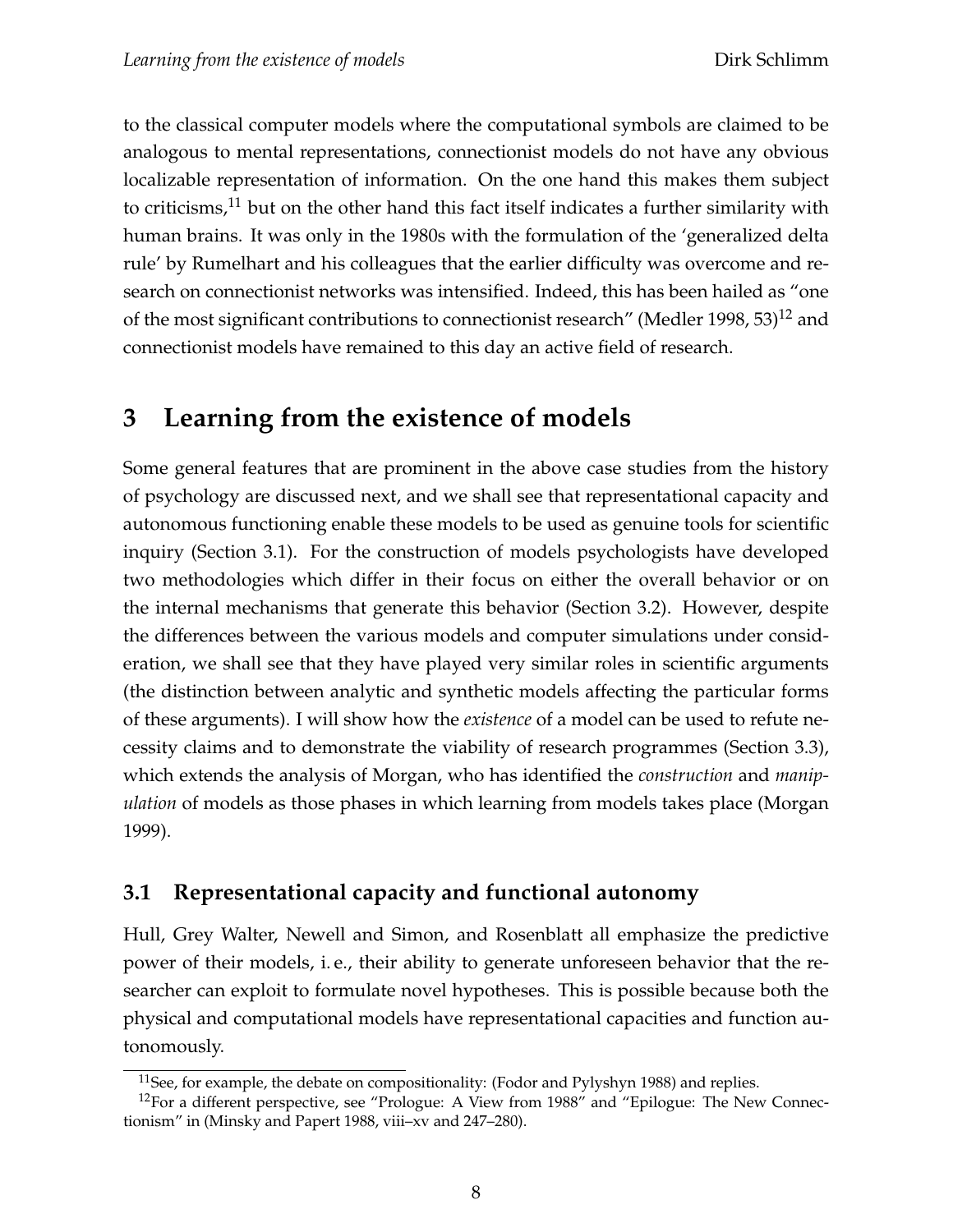Representational capacity is an essential feature of models, since, in order to interpret the model *as* a model of something, it has to latch on to either theory or the world, i. e., certain features of the model must represent aspects of what it is intended to model. In the case of Grey Walter's tortoises, for example, the photoelectric cell corresponds to a sensory organ such as a moth's eye, and the robot's wheels correspond to means of motions such as a moth's wings. These positive analogues<sup>13</sup> allow us to compare the behavior of the mechanical tortoise to that of a real moth and to conclude that they resemble each other in the sense that both are attracted by a light source. Hull's machines are more primitive in this regard, using switches as input and a light bulb as output. In the case of computational models the representational units are usually the various means by which the computer program receives external input and communicates its output. However, also internal states can serve a representational function. For example, the state in which Newell and Simon's program tries to apply a certain symbolic rule is interpreted as representing the quest of a particular subject to apply a corresponding logical inference. Indeed, the question of the adequateness of knowledge representation in terms of symbolic systems and neural networks has been a source of a long and still unsettled debate between the proponents of the different computational models.

Using the pendulum model and Prandtl's model of a fluid with a bounding layer as case studies, Morrison argued convincingly for a hybrid nature of these models, "neither theory nor simple descriptions of the world" (Morrison 1999, 45), which gives rise to their functional independence. This independence in turn forms the basis for their role as *autonomous agents* of scientific inquiry. In other words, Morrison has shown that, despite having significant connections to theory, models are independent sources of scientific knowledge. The functioning of Hull's and Grey Walter's mechanical models goes beyond the influence of the scientist and his theory, despite their being constructed with reliance to theoretical considerations. This autonomy of the models is the basis for their being able to behave in unforeseen ways, such as displaying particular aspects of conditioned learning that were not purposely built into them by Hull and his collaborators, and exhibiting interesting interactive dynamics between more than one of Gray Walter's tortoises. Similarly, although the behavior of the computer models is determined only by the program and the internal logic of the computer and is thus deterministic, it still is outside the complete control of the modelers since they are not omniscient with regard to deductive consequences. Indeed, researchers that devise computer simulations often refer to their work as *experiments* and thereby emphasize the autonomy of their models. Thus, all of the physical models and computer

<sup>13</sup>See (Hesse 1966).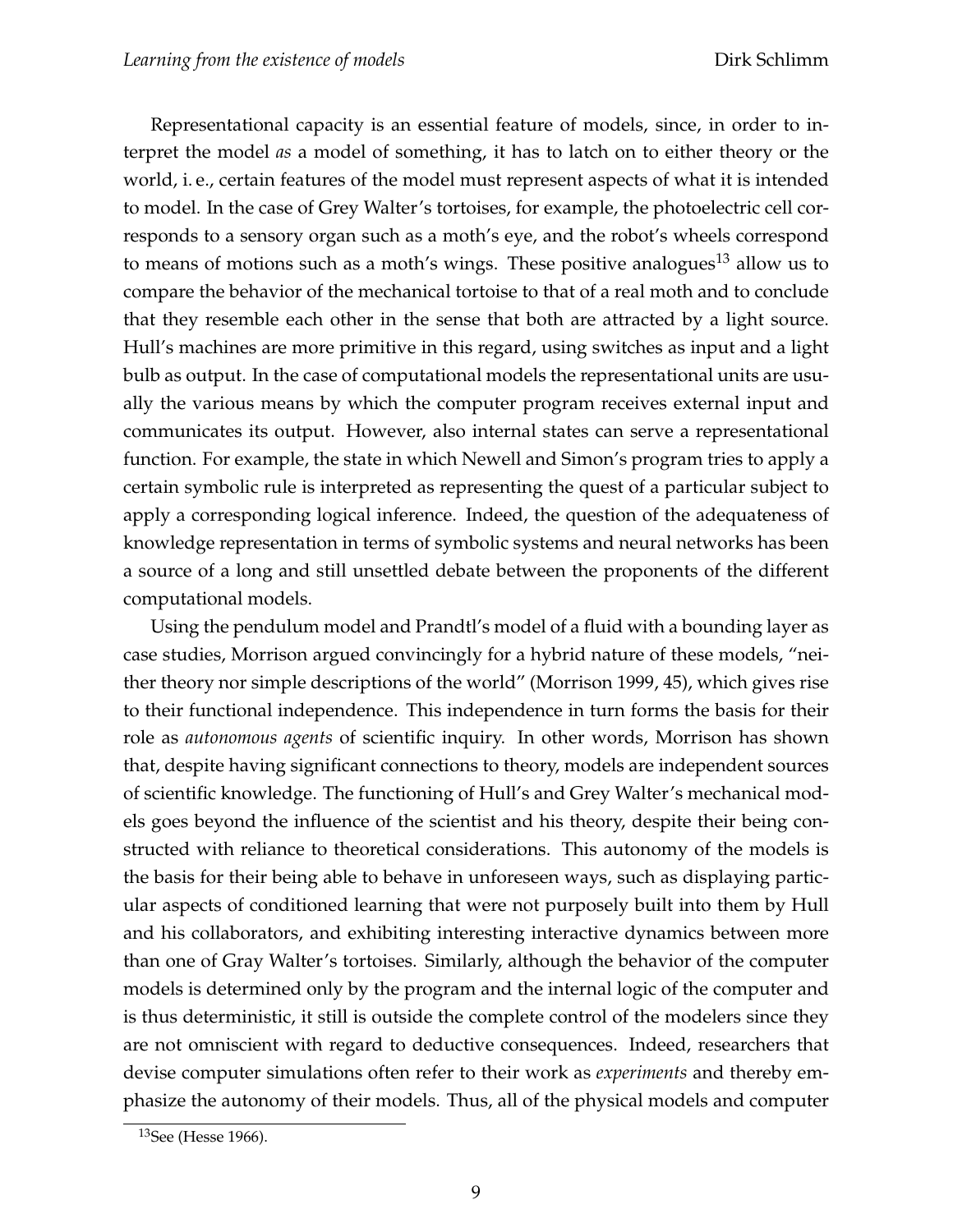simulations discussed above exemplify Morrison's observation about the functional autonomy of models.<sup>14</sup> This, and their representational capacity enable us to use them as genuine tools for scientific discovery.

#### **3.2 Analytic and synthetic models**

The construction and use of models can focus on either the internal mechanisms or on the overall behavior of the model. This distinction also plays a role in how the existence of models is used in arguments about the viability of particular research programmes, which addressed in the next section. The methodological distinction between analytic and synthetic models<sup>15</sup> is orthogonal to that between physical and computational models. For example, there are striking similarities between Hull's use of mechanical models of animal behavior of the 1930s and Newell and Simon's research based on computer programs that simulate cognitive processes of the 1960s, despite the obvious technical differences between them.<sup>16</sup> Both approaches take certain data that is to be reproduced (animal behavior and verbal protocols of problem solving) as their starting points, which is the characteristic feature of *analytic*, or data-driven, models. In this connection it is interesting to notice that the methodological considerations formulated by Hull and by Newell and Simon are indeed very similar, in particular their expressed agnosticism about whether or not the particular implementations of their models exactly replicate the mechanisms that generate the behavior that is simulated. An alternative methodological approach, which is exemplified by Grey Walter's robots and by research on neural networks, is referred to as *synthetic*. Here, the researchers take certain basic building blocks, whose functioning is well understood, and their configurations as the starting point for the construction of models.<sup>17</sup> Thus, we get the following classification of the discussed models:

| Physical                            | Computational                                                          |
|-------------------------------------|------------------------------------------------------------------------|
|                                     | Analytic   Hull's psychic machines Newell and Simon's symbolic systems |
| Synthetic   Grey Walter's tortoises | Perceptrons and neural networks.                                       |

 $14$ See also (Morrison and Morgan 1999), where this autonomy is employed to characterize models as *instruments*.

 $17$ One also finds the term "synthetic models" to be used for artificial models in general, but this is not the sense intended here.

<sup>&</sup>lt;sup>15</sup>See (Dawson 2004), in particular pp. 3 and 98–100 for a discussion of motivations for these approaches.

<sup>&</sup>lt;sup>16</sup>Incidentally, one of the other psychologists who showed an interest in the use of computers for modelling cognitive processes in the 1960s was Hovland (Hovland 1960), who had collaborated two decades earlier with Hull (Hull *et al.* 1940).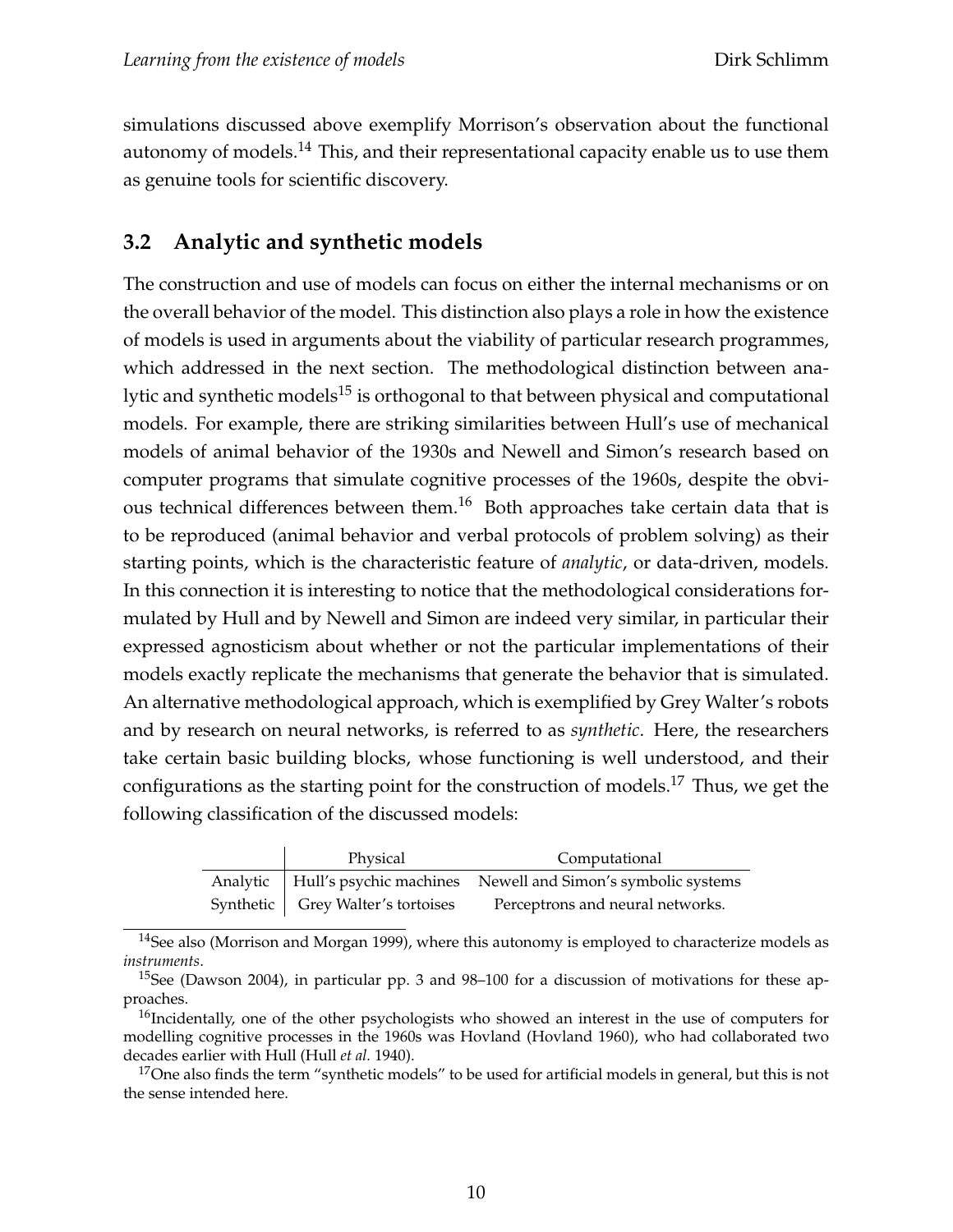**Complexity and understanding.** The behavior of an agent typically depends in part on its internal mechanisms and in part on the environment. A researcher who wants to analyze the agent's behavior is faced with the problem of determining exactly how much of it is due to the internal structure. Unfortunately, experience has shown that "when we analyze a mechanism, we ted to overestimate its complexity" (Braitenberg 1984, 20).<sup>18</sup> Grey Walter's tortoises provide a compelling illustration of this claim, since, when they were exhibited for the very first time in public, the audience was extremely surprised after it was informed about the internal simplicity of the robots. This observation explains a general difficulty that analytic models (and theories) of behavior face, namely, that in order to account for a wide range of behavior they tend to become quickly very complex. Indeed, it is often the case that each new aspect of behavior that is to be simulated leads to an ad hoc extension of the current model. An illustration of this is provided by historical development of Hull's theory of adaptive behavior, which he turned to after his work on psychic machines, and which "just broke down in its enormous detail, with all the exceptions to it" (Baars 1986, 113). (This commonality between analytic models and theories is taken up again below.)

This methodological difficulty of analytic models is overcome, at least prima facie, by synthetic models, since they are built from very simple and well-understood parts (e. g., simple electronic components and connectionist units) and thus promise to lead to simpler theories. Nevertheless, complexity is often introduced through the back door, because often very many of these building blocks must be organized into a single system (e. g., a neural network), whose overall behavior is again difficult to analyze despite the fact that the behavior of the components is easily understood. In the end, computational models, be they analytic or synthetic, can become as complex as the process they are trying to simulate, thus yielding no immediate advance in understanding.<sup>19</sup> However, while this difficulty has serious implications on the epistemic value of these models, it only bears very little on how we can learn from the existence of models, which is discussed in the next section.

**Analytic simulations as theories.** It is a noteworthy observation that the use of analytic computer simulations in cognitive psychology blurs the distinction between models and theories. In the literature computer simulations are often described as being

 $18$ Dawson refers to this observation as the "law of uphill analysis and downhill synthesis" (Dawson 2004, 3).

<sup>19</sup>This well-known problem is also referred to as *Bonini's Paradox* (Dutton and Briggs 1971, 103); it is discussed, for example, in (Churchland and Sejnowski 1988), (Lewandowsky 1993), and (Dawson 2004, 17–18).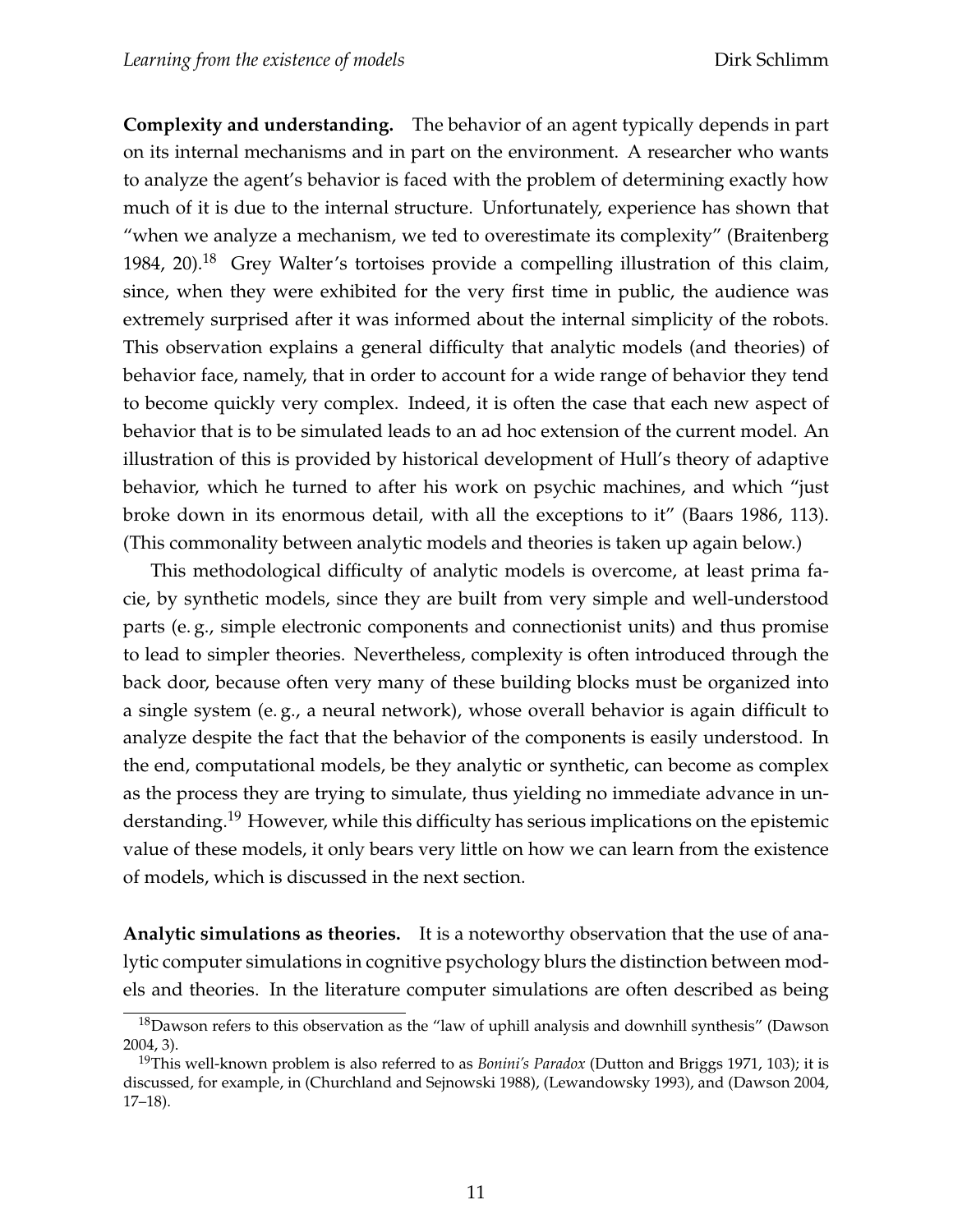based on an underlying well-developed theory.<sup>20</sup> However, there was no such underlying theory that supported the introduction of classical symbolic models in psychology. Instead, the simulations themselves have been regarded as theories, for example, by Newell and Simon, who explicitly draw an analogy between theories that are expressed by computer programs and by mathematical equations, and they attribute the same epistemological status to computer programs and mathematical formulas (Newell and Simon 1961a, 2013). In fact, their methodology is in accord with that of mathematical modeling in psychology, where the models result from cycles of theory construction from given data, deduction of consequences by logical and mathematical operations, and verification or refutation on the basis of newly collected data (Dawson 2004, 35).

**Synthetic models in other sciences.** The synthetic models of the psychologists are closely related to the *agent-based* or *individual-based models* that are mainly used in the social sciences, where the behavior of an entire population is modeled via interactions of its individuals. Schelling's *tipping model* is a well-known early example, where an artificial society is modeled in which an agent would stay put if more than one third of its neighbors are of the same color and would move to another location on a twodimensional grid otherwise. These simulations show that even though each agent is somewhat tolerant segregated neighborhoods are formed the long run (Schelling  $1978$ <sup>21</sup> In these kinds of models

there is no overarching model of the social system, only rules governing the interaction of the individuals comprising the system. [. . . ] Phenomena often emerge within these models at the macro level that are the result of multiple interaction at the micro level, these macro phenomena being unforeseen when the individual-level analysis begun. (Humphreys 2004, 131)

The analogy to neural networks is striking: Each node in the network corresponds to an individual and the entire network corresponds to the population. The lack of an overarching model for the system corresponds to the lack of a well-developed underlying theory, and the ability of networks to recognize input-output patterns emerges from the interactions of the single nodes, whose behavior is clearly specified.

Because of their similarity, the dangers that have been identified for the agent-based modeling approach, like the return to a priori science and the need for a justification

<sup>&</sup>lt;sup>20</sup>See, e.g., (Humphreys 2004, 107–108) and (Hartmann and Frigg 2005, 745). Also Morrison mentions the common view that model building starts with a background theory in (Morrison 1999, 51).

<sup>21</sup>For an overview and discussion of these kinds of models, see (Axelrod 1997).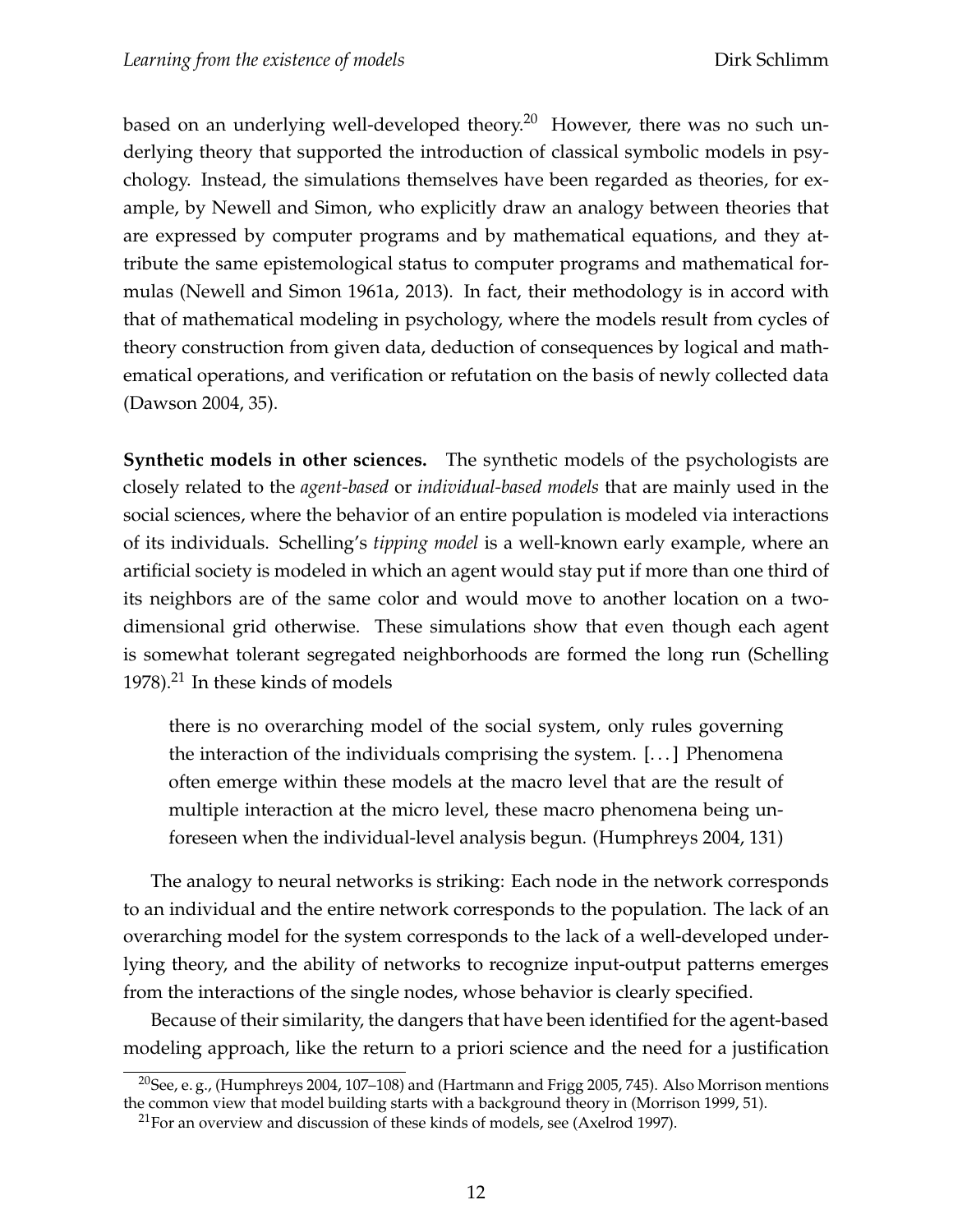of the basic mechanisms that goes beyond their ability to simulate the desired phenomena, carry over to synthetic models. Due to the autonomy of computer simulations and the ease in which they can be developed and tested, it is easily possible to sever the contact to the empirical basis that motivated their development. In particular, synthetic models can be built and studied without any reference to empirical data and completely independently of what they are later be said to be models of. In fact, connectionist networks are also studied by computer scientists as an instance of "machine learning" techniques (Mitchell 1997). The synthetic psychologists discussed above were indeed painfully aware of the need of independent justifications of their basic assumptions and they often cited experimental results to show that there are good reasons to hold that the mechanisms they postulated did in fact correspond to genuine features of the systems under investigation. For example, the importance of electricity for brain functions was demonstrated by Grey Walter's own research on EEGs, and the functioning of connectionist units was explicitly motivated by independent findings in neurophysiology.<sup>22</sup>

#### **3.3 Existence of models in scientific argumentation**

In the early development of a scientific discipline one regularly encounters claims about certain necessary conditions and about what is possible or not, of the form "*H* is a necessary condition for *G*," "it is impossible to obtain *G* without *H*," or "¬*H* cannot cause *G*." In the case of psychology, claims of this kind have been: "*vis viva* is a necessary condition for intelligent behavior,<sup> $723$ </sup> "it is impossible to have intelligent behavior by purely mechanical means," "symbolic processes alone cannot generate intelligent behavior," "complex mechanisms are necessary to generate complex behavior," and "connectionist networks can only accomplish very simple tasks." For *H* to be necessary for *G* is logically equivalent to the claim that whenever you have *G*, you also have *H*, or, formally, ∀ *x* (*Gx*  $\rightarrow$  *Hx*).<sup>24</sup> To refute such an assertion one has to exhibit an instance of *Gx* that is not also an instance of *Hx*, <sup>25</sup> in other words, an instance, say *a*, that makes *Ga* & ¬*Ha* true. Incidentally, such an instance also establishes that *Gx* and ¬*Hx* are consistent with each other. Under the assumption that 'purely mechanical' is the contrary of 'containing some form of vital force', a device *a* that exhibits some intelligent behavior (i. e., *Ga* holds) and is purely mechanical (i. e., ¬*Ha* holds), thus, refutes the claim that 'to contain some form of vital force is necessary to exhibit some form of

 $23'$ Intelligent' is meant here to include typical animal-like and human-like behavior.

<sup>&</sup>lt;sup>22</sup>See (Grey Walter 1950, 42–43), (Rosenblatt 1962, 3), and (Rumelhart and McClelland 1986, 110).

<sup>&</sup>lt;sup>24</sup>For the analysis of these simple forms of argument, the use of modal logic can be dispensed with.

<sup>25</sup>To emphasize that *G* and *H* are predicated of something, I shall write *Gx* and *Hx* from now on.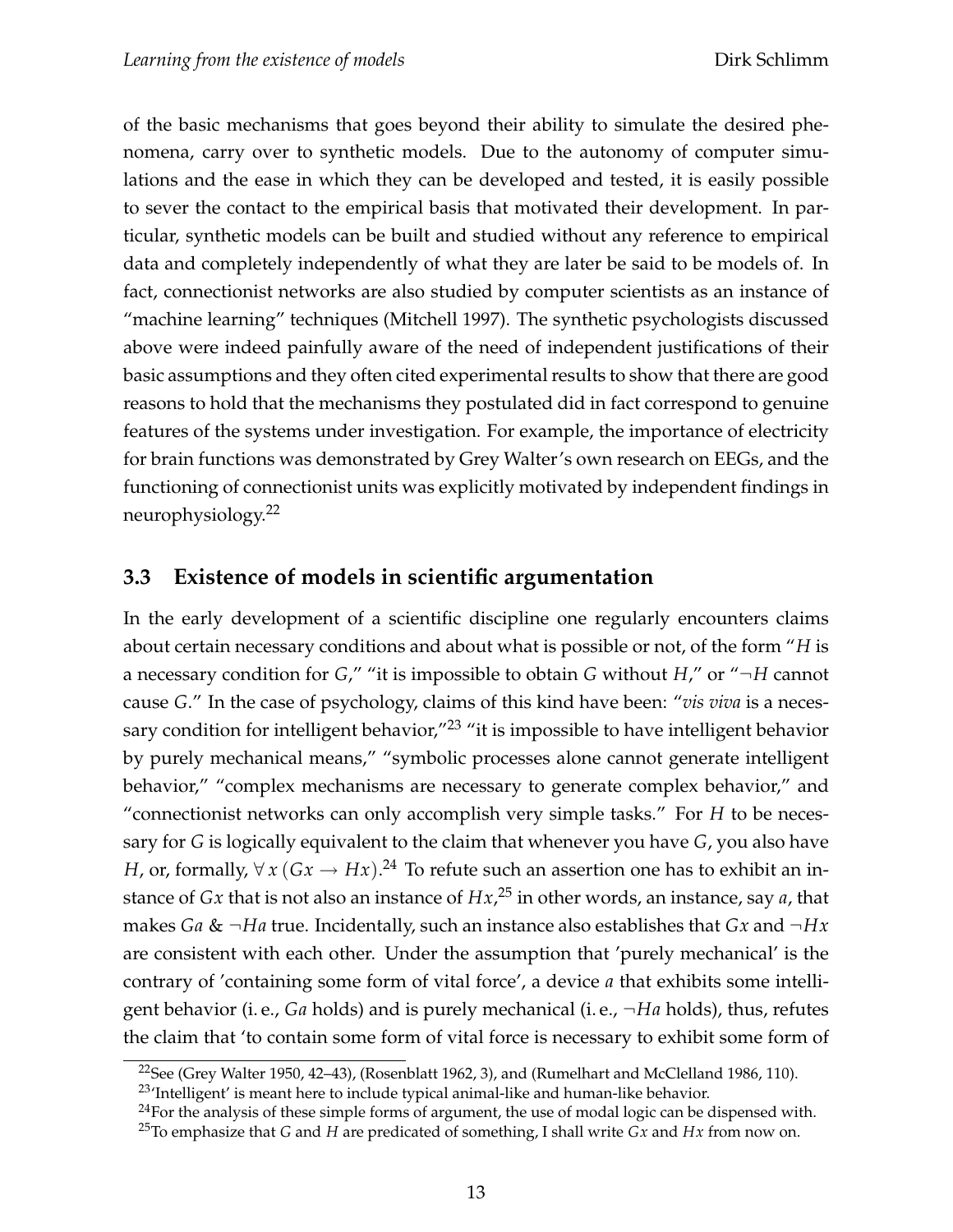intelligent behavior' (i. e., that *Hx* is necessary for *Gx*). In other words, exhibiting the *existence* of a model of a certain kind is all that is required to falsify a necessity claim of the form under consideration, and it is precisely in this sense that scientists can learn something just from the bare existence of models.

The move from talk about models, be they physical, computational, or otherwise, to talk about models in a *logical* sense, i. e., that interpret the primitive terms of a language and that can satisfy statements of that language, should not be taken as an endorsement of Suppes' claim that the logical notion of model "is the fundamental one for the empirical sciences as well as in mathematics" (Suppes 1962, 252). Rather, for the sake of this discussion we only need to accept that any model *can* be understood as a model in the logical sense, where the notion of a logical model is suitably extended to include physical objects. Since every model has certain representational capacities, we can easily consider these to interpret particular terms in our language. For example, the term 'auditory organ' is so interpreted that the microphone of Grey Walter's tortoise counts as one.

These considerations are closely related to the use of models for semantic consistency proofs and independence proofs in mathematical practice. Here models, usually conceived as abstract mathematical structures, are also understood to interpret the primitive terms of a theory. In particular, if a model for a theory can be exhibited one can conclude that the theory is consistent, i. e., that it cannot lead to contradictions, since otherwise these contradictions would be reflected in the model, too. Thus, the bare fact that a model exists can constitute an important advance also in mathematics. Famous examples of this use of models are the models for non-Euclidean geometries put forward by Beltrami and Klein, which established beyond doubt that the geometries investigated by Bolyai and Lobachevsky were consistent (in other words, that Euclid's parallel postulate is independent of his other axioms) and thus of genuine mathematical interest.<sup>26</sup>

Let us now revisit the four models presented above with an eye to the way in which their existence was used in arguments about what is possible and what is not. Hull's "idea books" show him becoming more and more convinced of the mechanical nature of cognitive processes, e. g., he talks about the "human machine" in 1925, refers to his own views as "mechanistic psychology" in 1927, and mentions "psychic machines" in 1930.<sup>27</sup> At the same time, he realized that his own development had been held back "probably ten or fifteen years at least" by the wide-spread "dogma that an organism made up of consciousless particles may not possibly manifest consciousness" and he

 $26$  For more on the history of these models, see (Bonola 1955) and (Gray 2004).

<sup>&</sup>lt;sup>27</sup>See (Hull 1962, 820, 823, 828); see also the quotation from 1926 in Section 2.1 above.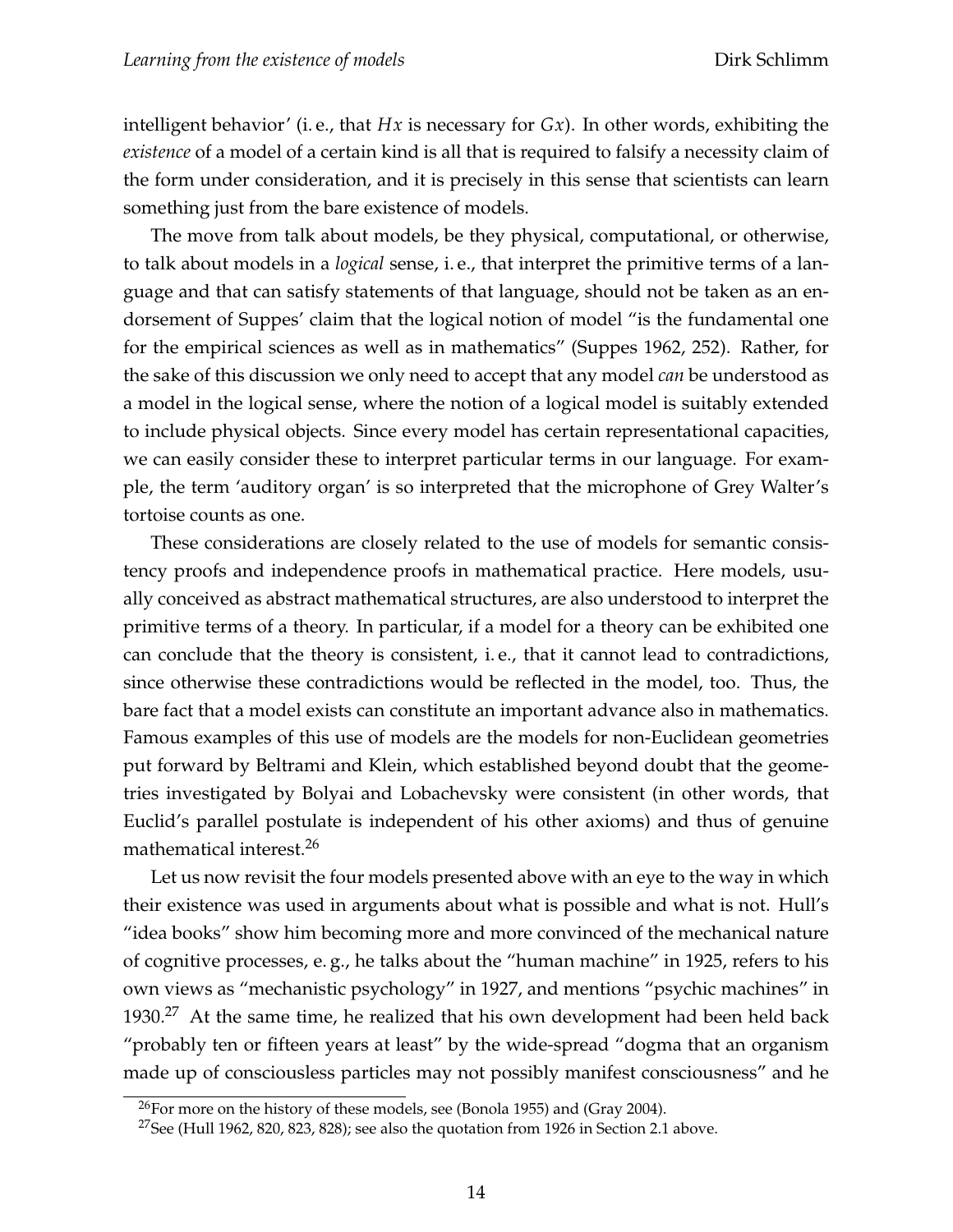lamented that "the world is so hypnotized by the ancient animism" (June 16, 1930; Hull 1962, 837–838). To overcome these views, Hull speculated that he might be most successful "especially if I construct a series of striking psychic machines to support the theory" (February 26, 1930; Hull 1962, 833). Finally, Hull explicitly replied in print to those who argued that behavior, which is characterized as involving a psyche or being intelligent, cannot be generated by purely mechanical means in his closing remarks of (Krueger and Hull 1931), in which he presents an electro-mechanical model that imitates Pavlov's conditioned reflex without any recourse to any 'psychic' forces. He positions his work in direct opposition to the "very widespread and persistent [belief] that certain complex forms of adaptation cannot take place by any imaginable concatenation of materials without the mediation of some *nous*, *entelechy*, soul, spirit, ego, mind, consciousness, or *Einsicht*" (Krueger and Hull 1931, 267). Thus, since his mechanical model does simulate certain aspects of the behavior in question, it refutes the claim that any of these notions is necessary for producing the behavior that is simulated. Moreover, since Hull's aim was to reproduce certain patterns of learning behavior, rather than arguing in favor of some particular underlying mechanism that generates this behavior, his methodology is analytic and his refutation does not depend on the specific implementation of the model he put forward. It is interesting to note that Hull also anticipated that the more successful the proponents of the mechanistic psychology will be, i. e., the more types of behaviour they will succeed in generating by mechanical means, the proponents of vitalism "will gradually retreat to more and more inaccessible parts of the psychological terrain" (Krueger and Hull 1931, 267), and the later development of cognitive psychology has vindicated this prediction.

With the help of computers Newell and Simon were able to show that even more complex forms of behavior, such as solving logical problems, could also be simulated by mechanical means alone. Like Hull, they also emphasize the mechanical character of their model and direct this against proponents of vitalism, e. g., in the opening remarks of "Computer simulation of human thinking and problem solving": "It is no longer necessary to argue that computers can be used to simulate human thinking," since, by the various computer simulations "the proof of possibility" of a purely mechanical simulation of cognitive processes has been accomplished (Simon and Newell 1961, 137). The notion of proving the practical realizability of an idea by providing an actual model is also referred to as "proof of concept" and it has become a well-known technique in various fields of engineering.<sup>28</sup>

As refutations of the claim that some form of vital force is necessary to produce certain patterns of behavior, both Hull's and Newell and Simon's models only had to

<sup>28</sup>See, e. g., (Weston 2004, Ch. 7).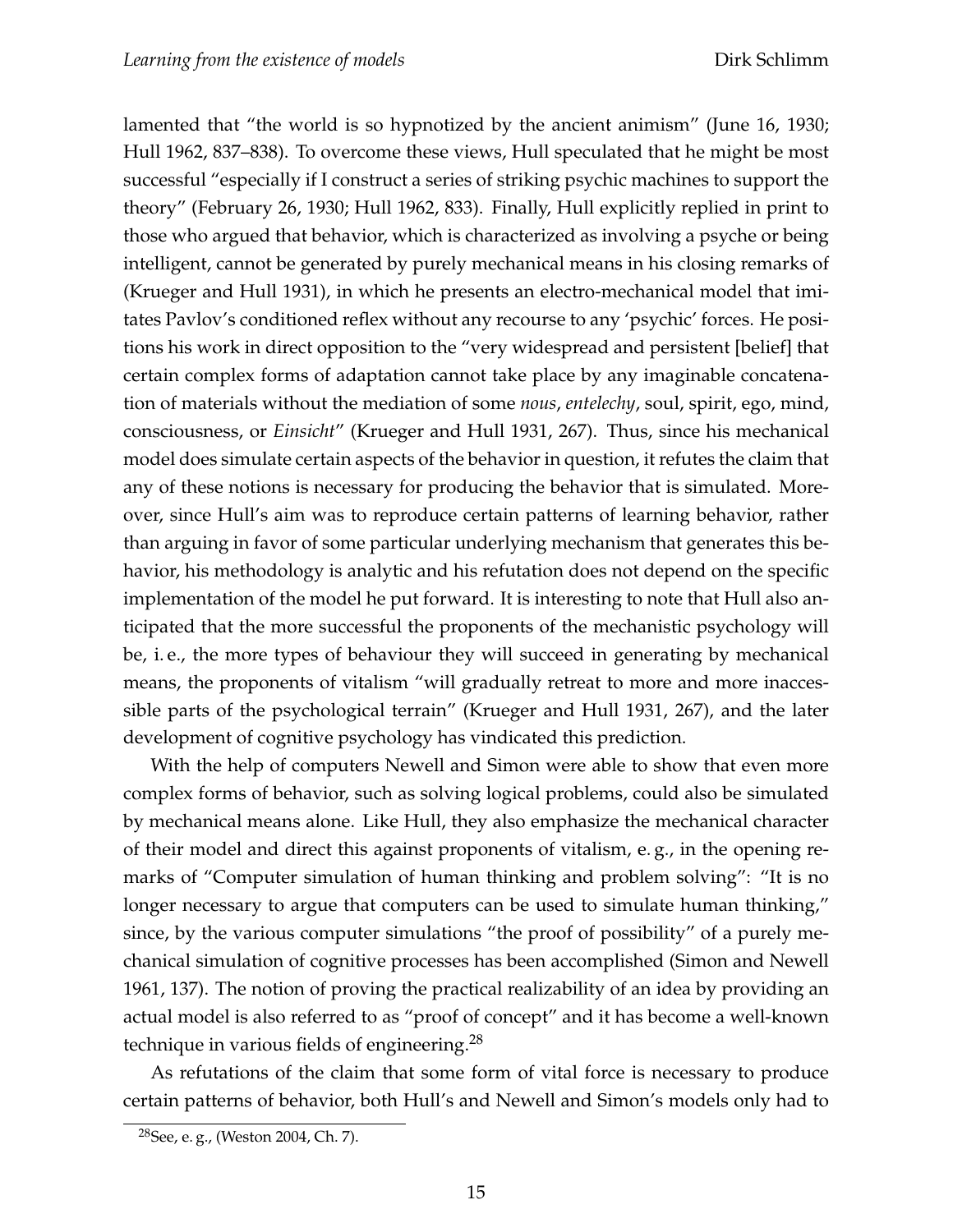be purely mechanical, regardless of the particular mechanisms they were based upon. This is different in case of the arguments of Grey Walter and the proponents of connectionist networks. The claim that Grey Walter set out to refute with his autonomous robots was the widely held belief that complex animal-like behavior must be based on a large number of internal components. A early mechanical model that supported this view was W. R. Ashby's *homeostat*, which had a large number of different internal states but exhibited only very rudimentary behavior, "like a fireside cat or dog which only stirs when disturbed, and then methodically finds a comfortable position and goes to sleep again" (Grey Walter 1953, 123).<sup>29</sup> In direct opposition to this received view, Grey Walter hypothesized that "the elaboration of cerebral functions may possibly derive not so much from the number of its units, as from *the richness of their interconnection*," and he noticed that "this speculation had the great advantage that its validity could be tested experimentally" (Grey Walter 1953, 118; emphasis in original). Such a test would consist in the construction of "working model that would behave like a very simple animal" with a minimal number of components (Grey Walter 1953, 125). Thus, by building his tortoises that consisted of only a very small number of internal components, but that exhibited rather complicated patterns of behavior, Grey Walter was able to demonstrate the correctness of his hypothesis. The fact that the focus of Grey Walter's argument is on the mechanisms that generate the behavior and not primarily on the behavior itself, explains his commitment for synthetic methodology for the construction of his models. This also holds for the computational models of Rosenblatt and Rumelhart.

Rosenblatt's perceptrons, which could be trained a range of different tasks, were the first models that refuted the common view that computers cannot learn associations between inputs and outputs other than those that have been explicitly included in their program. Later, after showing the theoretical limitations of these networks that had only a single hidden layer of nodes, Minsky and Papert speculated that Rosenblatt's learning algorithm could not be extended to multi-layered networks (Minsky and Papert 1969, 232). When Rumelhart and his colleagues actually came up with an algorithm that could solve this task they proudly announced: "we believe that we have answered Minsky and Papert's challenge and *have* found a learning result sufficiently powerful to demonstrate that their pessimism about learning in multilayer machines was misplaced" (Rumelhart *et al.* 1986a, 361; emphasis in original). Again, an impossibility claim was refuted by the existence of a model.

 $^{29}$ Indeed, Ashby's model "could be interpreted as supporting the claim that the complexity of the behavior of whole organisms largely emerges from (1) a large number of internal components, and (2) the interactions between these components" (Dawson 2004, 83).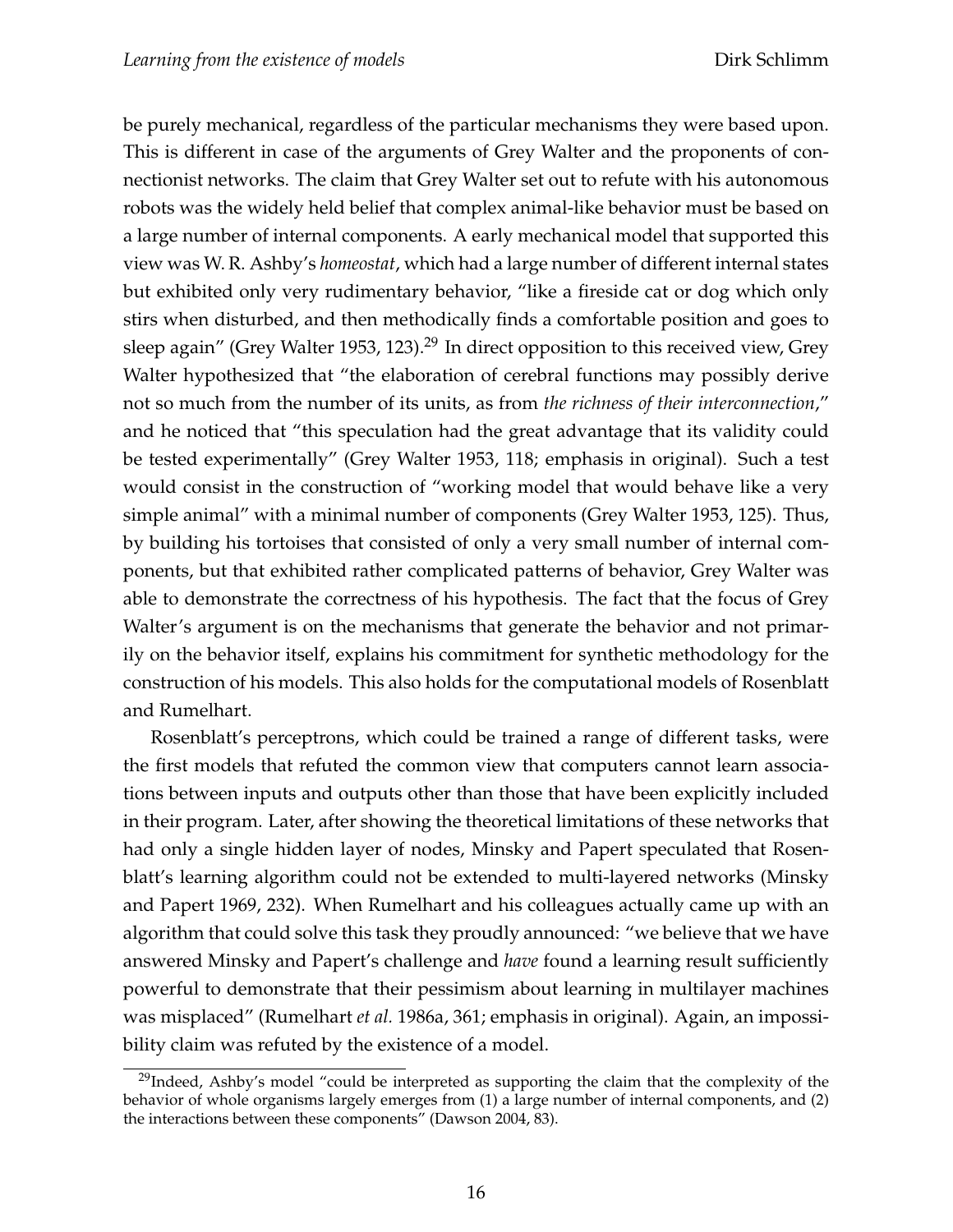One might object that the above questions were not settled definitively by the models that were put forward, as some of them are still topics of current debates. This leads to an important issue in the discussion of the roles of models in science, namely the question of whether something is indeed a model for what it is claimed to model. In the present discussion the criteria of adequacy boil down to the question whether the goal property *G* is in fact characteristic for the notion that it is intended to capture. Hull's model has shown that an electro-mechanical device can be built that exhibits behavior which is analogous to Pavlov's conditioned reflex. However, the question whether that is all there is to learning is thereby not addressed. Even more problematic has been whether solving logic problems counts as genuinely intelligent behavior, as Newell and Simon contended. Indeed, opponents to the view that computers can exhibit intelligent behavior can always retreat to the (admittedly dubious) position that if behavior has been simulated by a computer it cannot be intelligent behaviour.<sup>30</sup> A debate of a different kind is whether physical symbol systems or connectionist models are the best way to study intelligence. But, also in this debate the presence or absence of particular models has also often been used to support one position or the other. To illustrate: On the one hand, Simon uses the lack of concrete simulations of complex cognitive performances as an argument against neural networks as models for human thinking (Simon 1993, 640), while researchers on neural networks, on the other hand, are keen to meet challenges of this kind, by demonstrating that their models do indeed simulate aspects of human behavior (e. g., Shultz 2003, 221–250).

The fact that the models and simulations did succeed to mirror some aspects of human behavior is also taken by the modelers as providing some information with regard to the mechanisms that produce the behavior in question. In general, by providing models (mechanical or computational) of certain phenomena, a step is made towards uncovering the underlying mechanisms. Thus, in a sense the phenomena have been stripped from the veil of mysteriousness that had covered them. This demystifying role of models is a theme that is often repeated by cognitive psychologists. Hull, for example, writes that

[i]t is believed that the construction and study of models of the type described above will aid in freeing the science of complex adaptive mammalian behavior from the mysticism which ever haunts it. (Krueger and Hull 1931, 267)

In a similar vein, Newell and Simon consider their computational model as

 $30$ See Hull's anticipation of this move in (Krueger and Hull 1931, 267). An excellent overview of the debate whether computers can exhibit intelligence or not can be found in (Dreyfus 1992).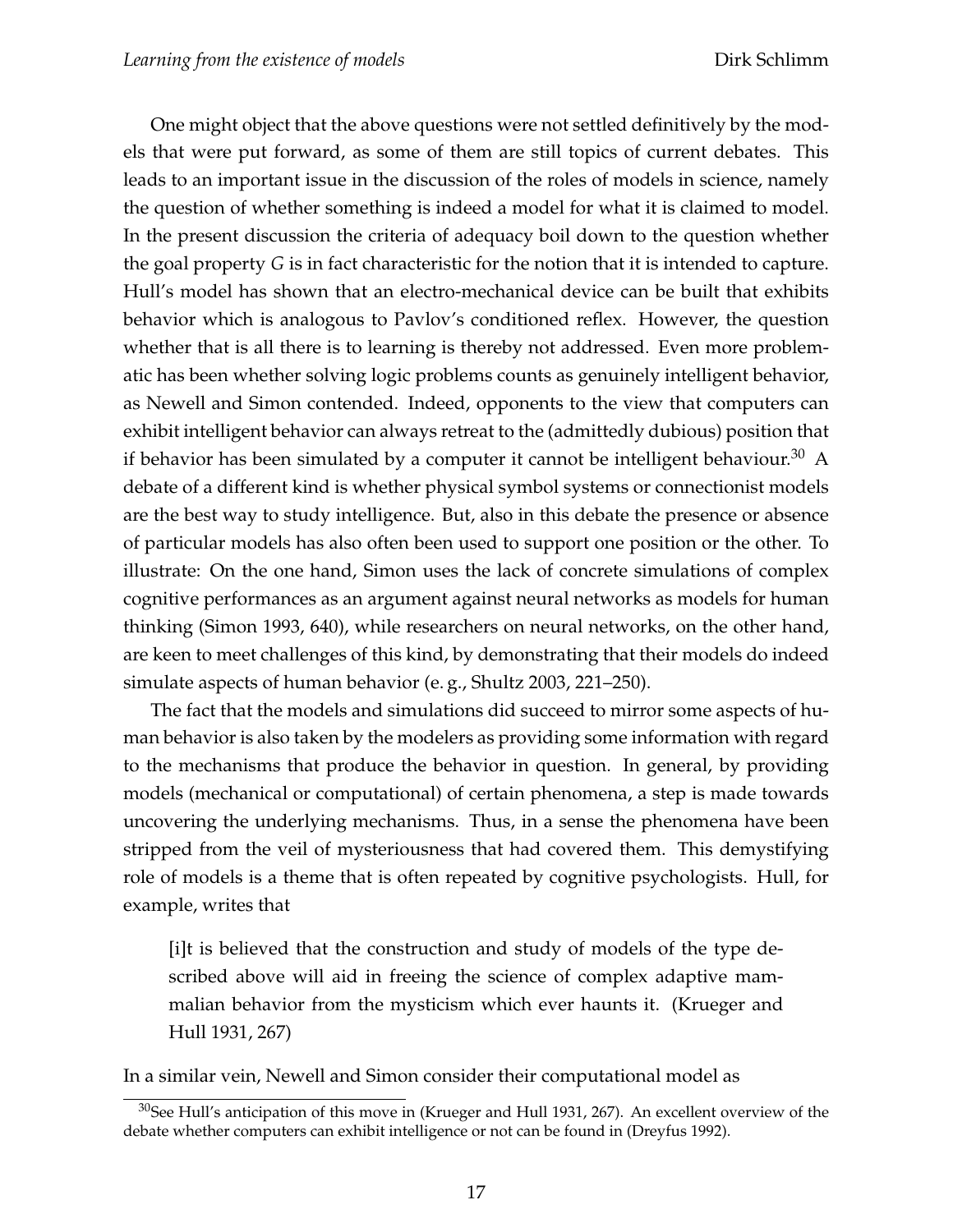a good approximation to an information-processing theory of certain kinds of thinking and problem-solving behavior. The process of thinking can no longer be regarded as completely mysterious. (Newell and Simon 1961a, 2016)

The demystification of consciousness through the building of machines is mentioned again three decades later by the neuroscientist Francis Crick:

If we could build machines that had these astonishing characteristics [of the brain], and could follow exactly how they worked, we might find it easier to grasp the workings of the human brain. The mysterious aspects of consciousness might disappear, just as the mysterious aspects of embryology have largely disappeared now that we know about the capabilities of DNA, RNA, and protein. (Crick 1994, 256–7)

Finally, a word of caution is appropriate regarding the limits of what can be established by the existence of models. Having refuted an alleged claim of necessity by exhibiting a model *a* that satisfies  $Gx \& \neg Hx$  also entitles one to the claim of having established the statement  $Ha \rightarrow Ga$ . This means that for the instance *a*, the property of being a *H* is *sufficient* for also being a *G*, but not that this is the case in general, i. e., that  $\forall x (Hx \rightarrow Gx)$ . In particular, it could be that the property *H* has nothing to do with *G* (this is related to the *problem of irrelevance* in the context of Hempel's D-N account of explanation). Moreover, having shown that the necessity claim  $\forall x (Gx \rightarrow Hx)$  is false by exhibiting a model for  $Gx \& \neg Hx$ , does not in the least amount to the converse necessity claim  $\forall x$  (*Gx* →  $\neg Hx$ ), i.e., that  $\neg H$  is *necessary* for *G*. This is why Newell and Simon formulate their later view that the ability of performing certain symbolic processes is sufficient and necessary for thinking, which is motivated, but not conclusively established by their work, only as an hypothesis (Simon 1993, 640).

# **4 Conclusion**

I this paper I illustrated by means of examples of classical and connectionist computer simulations and of two earlier mechanical models that psychologists have learned certain lessons (e. g., that learning is independent of vital forces, that few simple components can generate complex behavior, that symbolic processing can imitate the problem solving behavior of human beings, and that networks formed of very simple building blocks can be trained to solve complex tasks) from the bare existence of these models. In this respect physical models, computer simulations, and even purely theoretical models can perform an important function in the quest for scientific knowledge,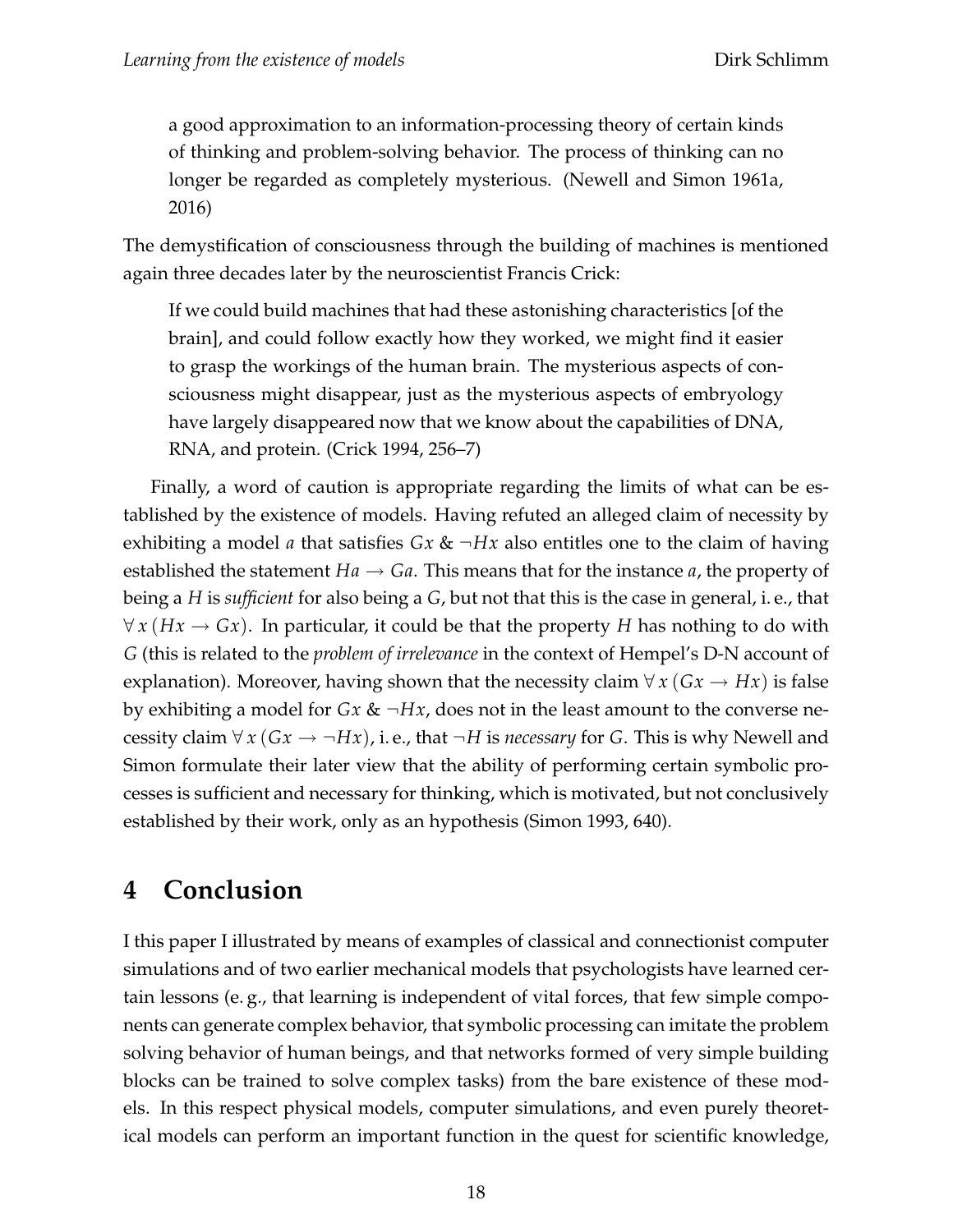namely to demonstrate the viability of a particular approach, to validate or refute certain hypotheses, and to demystify a domain of inquiry. In addition, I have shown a close connection between these arguments and the particular methodology (analytic or synthetic) that is adhered to in the construction of the respective models. Thus, by taking a closer look at the history and the practice of modeling in psychology, novel aspects of the use of models and computer simulations in scientific practice have been brought to light.

# **References**

- Axelrod, Robert (1997). *The Complexity of Cooperation. Agent-based models of competition and collaboration*. Princeton University Press, Princeton, NJ.
- Baars, Bernard J. (1986). *The Cognitive Revolution in Psychology*. The Guilford Press, New York.
- Baernstein, H. D. and Hull, Clark L. (1931). "A mechanical parallel to the conditioned reflex." *Journal of General Psychology*, 5:99–106.
- Bonola, Roberto (1955). *Non-Euclidean Geometry: A Critical and Historical Study of its Development*. Dover, New York.
- Braitenberg, Valentino (1984). *Vehicles: Explorations in Synthetic Psychology*. MIT Press, Cambridge, MA.
- Churchland, Patricia S. and Sejnowski, Terrence (1988). "Perspectives on cognitive neuroscience." *Science*, 242(4879):741–745.
- Cordeschi, Roberto (1991). "The discovery of the artificial. Some protocybernetic developments 1930–1940." *AI and Society*, 5:218–238.
- Crick, Francis (1994). *The Astonishing Hypothesis. The Scientific Search for the Soul*. Touchstone, New York, NY.
- Dawson, Michael R. W. (2004). *Minds and Machines. Connectionism and Psychological Modeling*. Blackwell Publishing, Oxford.
- Dreyfus, Hubert L. (1992). *What Computers Still Can't Do*. MIT Press, Cambridge, MA.
- Driesch, Hans (1925). *The Crisis in Psychology*. Princeton University Press, Princeton, NJ.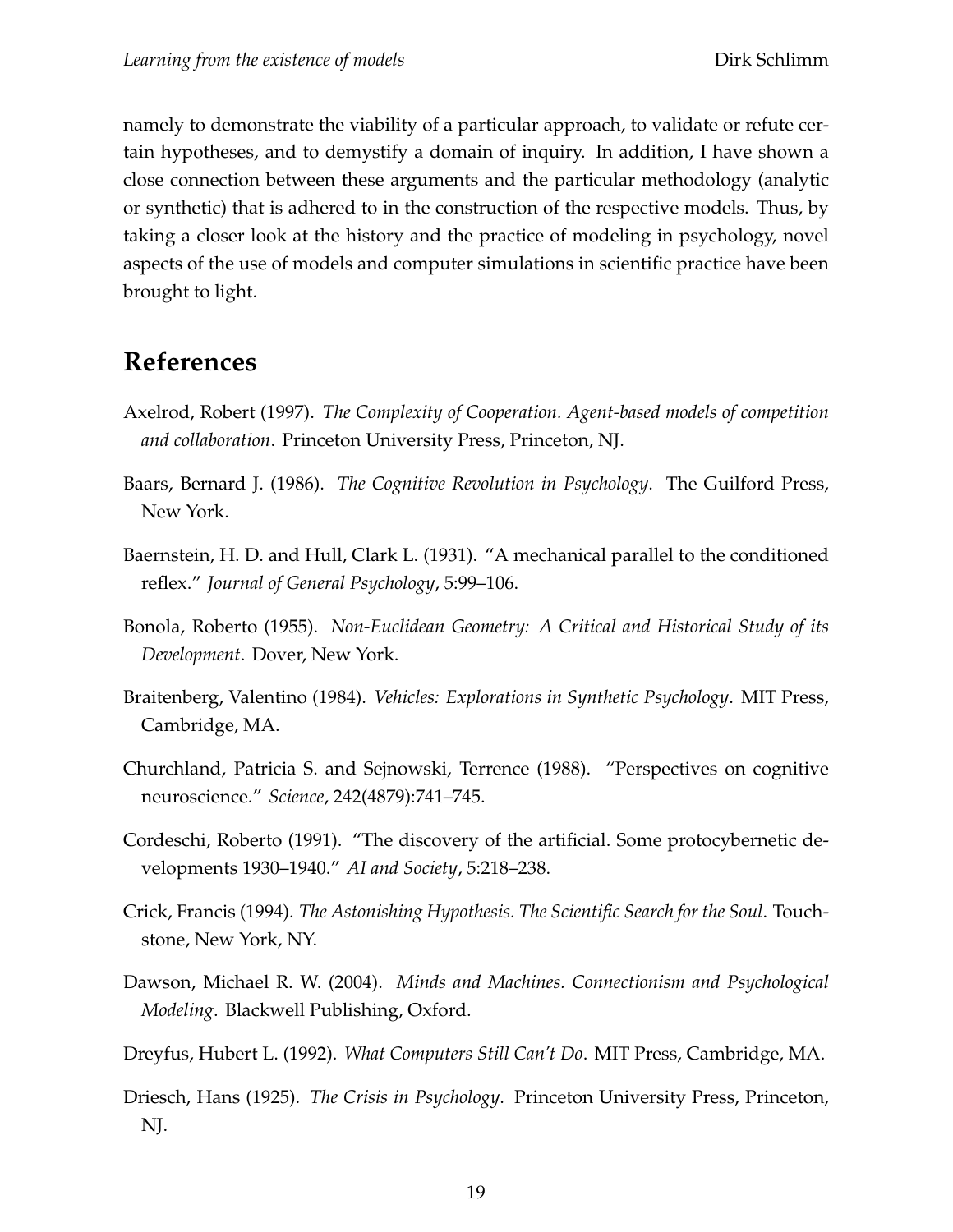- Dutton, John M. and Briggs, Warren G. (1971). "Simulation model construction." In John M. Dutton and William H. Starbuck, eds., "Computer Simulation of Human Behavior," pp. 103–126. John Wiley & Sons, New York.
- Fodor, Jerry A. and Pylyshyn, Zenon W. (1988). "Connectionism and cognitive architecture: A critical analysis." *Cognition*, 28:3–71.
- Gray, Jeremy J. (2004). *János Bolyai, Non-Euclidean Geometry and the Nature of Space*. MIT Press, Cambridge, MA.
- Grey Walter, William (1950). "An imitation of life." *Scientific American*, 182(5):42–45.
- —— (1951). "A machine that learns." *Scientific American*, 184(8):60–63.
- —— (1953). *The Living Brain*. Norton & Co., New York, NY.
- Hartmann, Stephan and Frigg, Roman (2005). "Scientific models." In Sahotra Sarkar and Jessica Pfeifer, eds., "The Philosophy of Science: An Encyclopedia," vol. 2, pp. 740–749. Routledge.
- Hayward, Rhodri (2001). "The tortoise and the love-machine: Grey Walter and the politics of electroencephalography." *Science in Context*, 14(4):615–641.
- Hesse, Mary B. (1966). *Models and Analogies in Science*. University of Notre Dame Press, Notre Dame, IN.
- Hovland, Carl I. (1960). "Computer simulation of thinking." *American Psychologist*, 15:687–693.
- Hull, Clark L. (1952). "Autobiography." In Edwin G. Boring, Herbert S. Langfeld, Heinz Werner, and Robert M. Yerkes, eds., "A History of Psychology in Autobiography," vol. IV, pp. 143–162. Clark University Press, Worcester, MA.
- —— (1962). "Psychology of the scientist: IV. Passages from the 'idea books' of Clark L. Hull." *Perceptual and Motor Skills*, 15:806–882.
- Hull, Clark L. and Baernstein, H. D. (1929). "A mechanical parallel to the conditioned reflex." *Science*, 70(1801):14–15.
- Hull, Clark L., Hovland, Carl I., Ross, Robert T., Hall, Marshall, Perkins, Donald T., and Fitch, Frederic B. (1940). *Mathematico-Deductive Theory of Rote Learning. A Study in Scientific Methodology*. Yale University Press, New Haven, CT.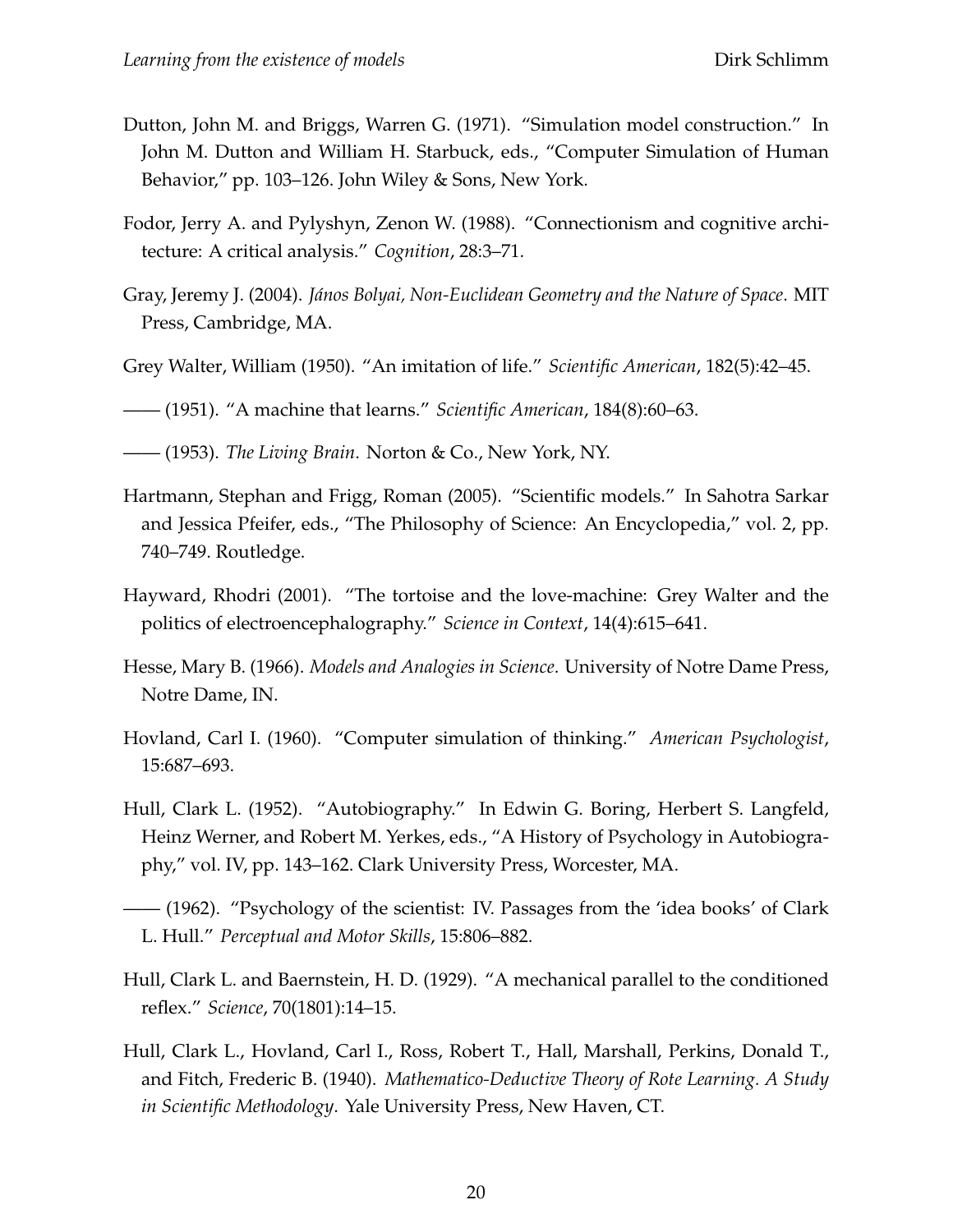- Humphreys, Paul (2004). *Extending Ourselves. Computational Science, Empiricism, and Scientific Method*. Oxford University Press, Oxford.
- Krueger, Robert G. and Hull, Clark L. (1931). "An electro-chemical parallel to the conditioned reflex." *Journal of General Psychology*, 5:262–269.
- Lewandowsky, Stephan (1993). "The rewards and hazards of computer simulations." *Psychological Science*, 4(4):236–243.
- Medler, David A. (1998). "A brief history of connectionism." *Neural Computing Surveys*, 1(2):18–72.
- Minsky, Marvin and Papert, Seymour (1969). *Perceptrons*. MIT Press, Cambridge, MA.

—— (1988). *Perceptrons*. MIT Press, Cambridge, MA, expanded edition.

- Mitchell, Tom M. (1997). *Machine Learning*. McGraw-Hill.
- Morgan, Mary S. (1999). "Learning from models." In (Morgan and Morrison 1999), pp. 347–388.
- Morgan, Mary S. and Morrison, Margaret, eds. (1999). *Models as Mediators*. Cambridge University Press, Cambridge.
- Morrison, Margaret (1999). "Models as autonomous agents." In (Morgan and Morrison 1999), pp. 38–65.
- Morrison, Margaret and Morgan, Mary S. (1999). "Models as mediating instruments." In (Morgan and Morrison 1999), pp. 10–37.
- Newell, Allen, Shaw, J. C., and Simon, Herbert A. (1958). "Elements of a theory of human problem solving." *Psychological Review*, 65(3):151–166.
- Newell, Allen and Simon, Herbert A. (1961a). "Computer simulation of human thinking." *Science*, 134(3495):2011–2017.
- —— (1961b). "Simulation of human thought." In D. Wayne, ed., "Current trends in psychological theory," pp. 152–179. University of Pittsburgh Press, Pittsburgh, PA.

Rosenblatt, Frank (1962). *Principles of Neurodynamics: Perceptrons and the Theory of Brain Mechanisms*. Spartan Books, Washington, D.C.

<sup>—— (1972).</sup> *Human Problem Solving*. Prentice Hall, Englewood Cliffs, NJ.